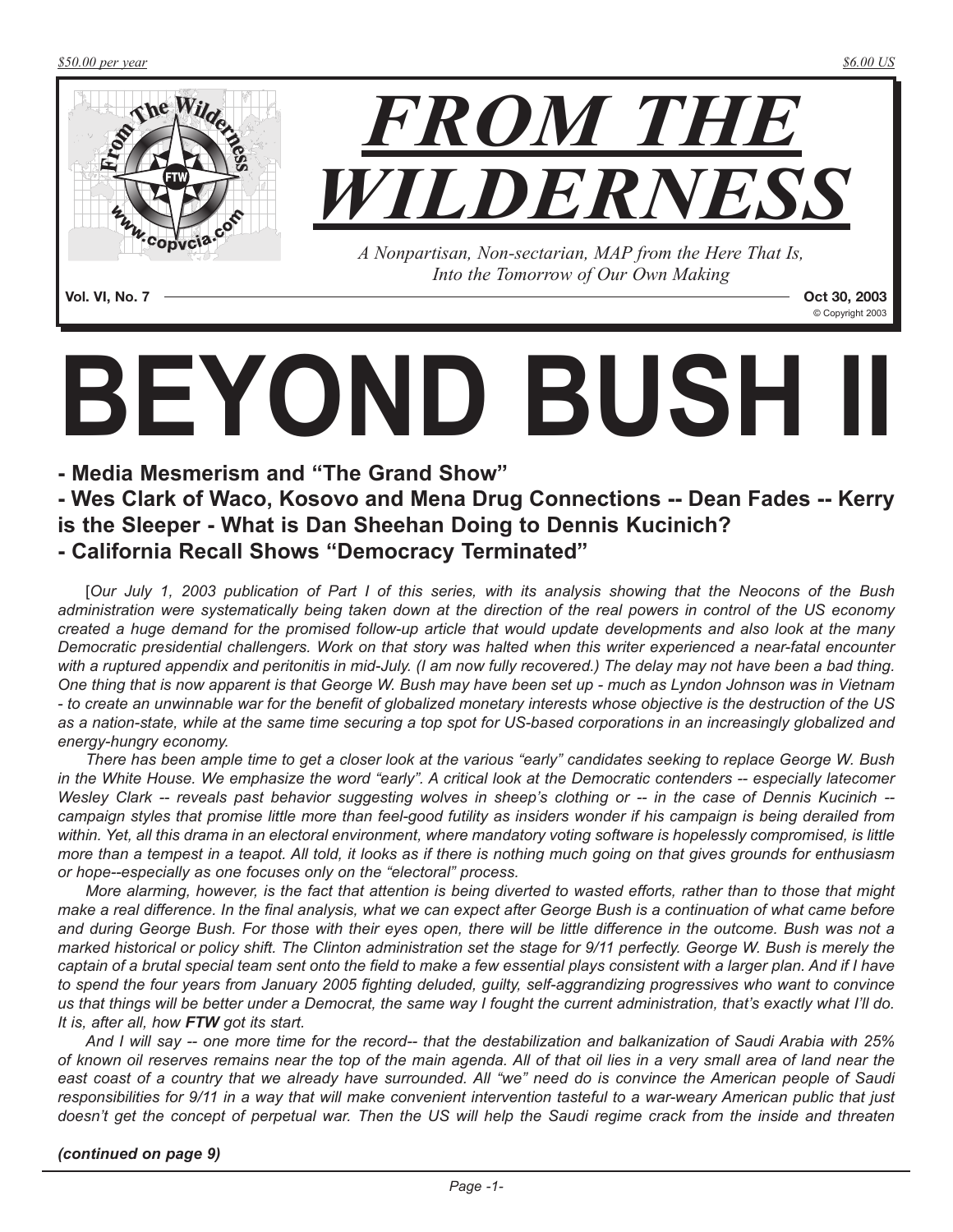# **THE END OF A MIRACLE**

October 10 , 2003, 1200 PDT, (FTW) -- Three and a half years after starting a revolution in independent journalism, Al Giordano's Mexican-based Narconews Bulletin has announced today that it is suspending operations indefinitely. Citing financial reasons connected to his fierce independence and his inability to maintain adequate support to protect his Latin American correspondents, the veteran journalist today announced that effective October 18 th , 2003 Narconews (www.narconews.com ) will stop publication.

There are few who write better than Al. The story of how these developments came to pass, even after he had accomplished another small miracle of founding a school for "authentic journalists", is located at http://narconews.com/ Issue31/article879.html . The story was posted just after midnight on October 10 th .

This is a tragic loss for all independent journalists everywhere. Giordano, sometimes alone, sometimes with the assistance of many brave colleagues, pioneered a courageous brand of "in your face" journalism that achieved some historic milestones and told truth to power. Giordano and his "journos" backed a number of mainstream publications, including The *New York Times* into corners that often resulted in retractions or corrections and even the recall of foreign correspondents. Narconews took on the biggest money in the form of Mexican banker Roberto Hernandez who had been connected to drug money laundering and won a landmark legal decision in the New York Supreme Court that protected internet journalists all over the world from lawsuits in distant countries. He secured for us all the same First Amendment protections guaranteed to The *Washington Post* or *ABC News*.

*FTW* wrote about that courageous struggle in February 2001 in an essay located at http://www.fromthewilderness.co m/free/pandora/courage.html . Giordano went on to win that victory but it appears that not all fights are winnable.

Consistent with his character, Giordano has made sure that all of his people are taken care of first while having little or nothing for himself. The most important task now is to build a safety net under him which can be accomplished by sending a donation to:

Live Art1st 51 Macdougal Street, Suite 257 New York , NY 10012

And marking that check: "to support the work of Al Giordano"

I strongly ask of all *FTW* subscribers that you go and read the story of the apparent demise of narconews and remember that while it may be gone Al Giordano is not. He is truly a journalist for all of us and we must take care of those who have taken care of us.

From somewhere in a country called América,

Mike Ruppert



# *From The Wilderness*

Michael C. Ruppert Publisher/Editor

Contributing Editor --------------- Peter Dale Scott, Ph.D. Contributing Editor – Energy ---------- Dale Allen Pfeiffer Office of Public Affairs ---------------------- Michael Leon

*From The Wilderness* is published eleven times annually. Subscriptions are \$50 (US) for 12 issues.

#### *From The Wilderness*

P.O. Box 6061- 350, Sherman Oaks, CA 91413 www.copvcia.com editorial: editor@copvcia.com subscriptions and customer service: service@copvcia.com

(818) 788-8791 \* (818) 981-2847 fax

# **TABLE of CONTENTS**

© Copyright 2003, Michael C. Ruppert and *From The Wilderness Publications*, www.copvcia.com. All Rights Reserved.

#### **REPRINT POLICY**

Any story, originally published in *From The Wilderness*, more than thirty days old may be reprinted in its entirety, non-commercially, if, and only if, the author's name remains attached and the following statement appears:

"Reprinted with permission, Michael C. Ruppert and From The Wilderness Publications, www.copvcia.com, P.O. Box 6061-350, Sherman Oaks, CA, 91413. 818-788-8791. *FTW* is published monthly, annual subscriptions are \$50 per year."

#### THIS WAIVER DOES NOT APPLY TO PUBLICATION OF NEW BOOKS.

For reprint permission for "for profit" publication, please contact Michael Leon. For Terms and Conditions on subscriptions and the *From The Wilderness* website, please see our website at: www.fromthewilderness.com or send a self-addressed stamped envelope with the request to the above address.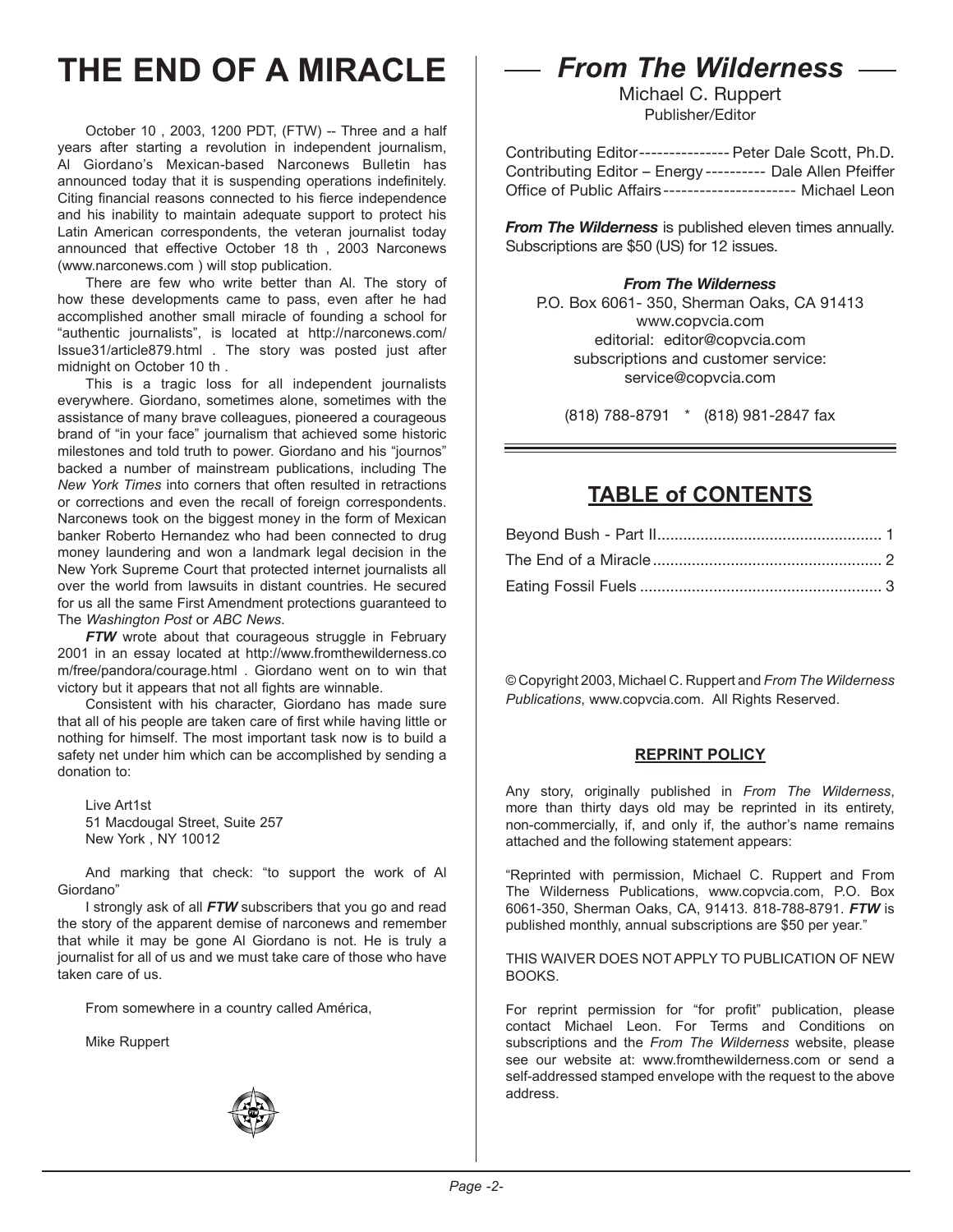# **Eating Fossil Fuels**

#### **by Dale Allen Pfeiffer**

*[Some months ago, concerned by a Paris statement made by Professor Kenneth Deffeyes of Princeton regarding his concern about the impact of Peak Oil and Gas on fertilizer production, I tasked FTW's Contributing Editor for Energy, Dale Allen Pfeiffer to start looking into what natural gas shortages would do to fertilizer production costs. His investigation led him to look at the totality of food production in the US. Because the US and Canada feed much of the world, the answers have global implications.*

*What follows is most certainly the single most frightening article I have ever read and certainly the most alarming piece that FTW has ever published. Even as we have seen CNN, Britain's Independent and Jane's Defence Weekly acknowledge the reality of Peak Oil and Gas within the last week, acknowledging that world oil and gas reserves are as much as 80% less than predicted, we are also seeing how little real thinking has been devoted to the host of crises certain to follow; at least in terms of publicly accessible thinking.*

*The following article is so serious in its implications that I have taken the unusual step of underlining some of its key findings. I did that with the intent that the reader treat each underlined passage as a separate and incredibly important fact. Each one of these facts should be read and digested separately to assimilate its importance. I found myself reading one fact and then getting up and walking away until I could come back and (un)comfortably read to the next.*

All told, Dale Allen Pfeiffer's research and reporting confirms the worst of FTW's suspicions about the consequences of *Peak Oil, and it poses serious questions about what to do next. Not the least of these is why, in a presidential election year, none of the candidates has even acknowledged the problem. Thus far, it is clear that solutions for these questions, perhaps the most important ones facing mankind, will by necessity be found by private individuals and communities, independently of outside or governmental help. Whether the real search for answers comes now, or as the crisis becomes unavoidable, depends solely on us. – MCR]* 

October 3 , 2003, 1200 PDT, (FTW) -- Human beings (like all other animals) draw their energy from the food they eat. Until the last century, all of the food energy available on this planet was derived from the sun through photosynthesis. Either you ate plants or you ate animals that fed on plants, but the energy in your food was ultimately derived from the sun.

It would have been absurd to think that we would one day run out of sunshine. No, sunshine was an abundant, renewable resource, and the process of photosynthesis fed all life on this planet. It also set a limit on the amount of food that could be generated at any one time, and therefore placed a limit upon population growth. Solar energy has a limited rate of flow into this planet. To increase your food production, you had to increase the acreage under cultivation, and displace your competitors. There was no other way to increase the amount of energy available for food production. Human population grew by displacing everything else and appropriating more and more of the available solar energy.

The need to expand agricultural production was one of the motive causes behind most of the wars in recorded history, along with expansion of the energy base (and agricultural production is truly an essential portion of the energy base). And when Europeans could no longer expand cultivation, they began the task of conquering the world. Explorers were followed by conquistadors and traders and settlers. The declared reasons for expansion may have been trade, avarice, empire or simply curiosity, but at its base, it was all about the expansion of agricultural productivity. Wherever explorers and conquistadors traveled, they may have carried off loot, but they left plantations. And settlers toiled to clear land and establish their own homestead. This conquest and expansion went on until there was no place left for further expansion. Certainly, to this day, landowners and farmers fight to claim still more land for agricultural productivity, but they are fighting over crumbs. Today, virtually all of the productive land on this planet is being exploited by agriculture. What remains unused is too steep, too wet, too dry or lacking in soil nutrients.<sup>1</sup>

Just when agricultural output could expand no more by increasing acreage, new innovations made possible a more thorough exploitation of the acreage already available. The process of "pest" displacement and appropriation for agriculture accelerated with the industrial revolution as the mechanization of agriculture hastened the clearing and tilling of land and augmented the amount of farmland which could be tended by one person. With every increase in food production, the human population grew apace.

At present, nearly 40% of all land-based photosynthetic capability has been appropriated by human beings.<sup>2</sup> In the United States we divert more than half of the energy captured by photosynthesis.<sup>3</sup> We have taken over all the prime real estate on this planet. The rest of nature is forced to make due with what is left. Plainly, this is one of the major factors in species extinctions and in ecosystem stress.

#### **The Green Revolution**

In the 1950s and 1960s, agriculture underwent a drastic transformation commonly referred to as the Green Revolution. The Green Revolution resulted in the industrialization of agriculture. Part of the advance resulted from new hybrid food plants,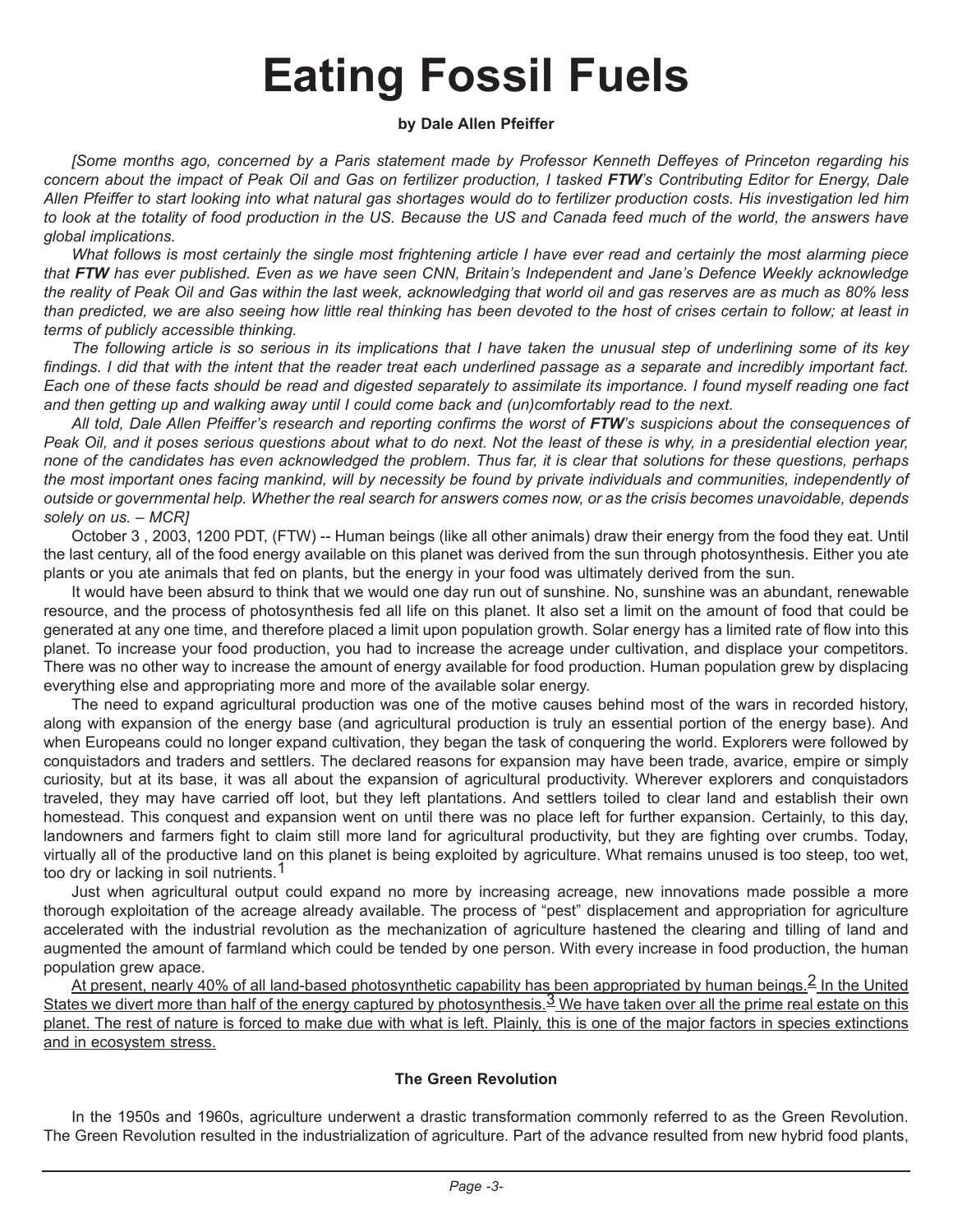leading to more productive food crops. Between 1950 and 1984, as the Green Revolution transformed agriculture around the globe, world grain production increased by 250%. $4$  That is a tremendous increase in the amount of food energy available for human consumption. This additional energy did not come from an increase in incipient sunlight, nor did it result from introducing agriculture to new vistas of land. The energy for the Green Revolution was provided by fossil fuels in the form of fertilizers (natural gas), pesticides (oil), and hydrocarbon fueled irrigation.

The Green Revolution increased the energy flow to agriculture by an average of 50 times the energy input of traditional agriculture.<sup>5</sup> In the most extreme cases, energy consumption by agriculture has increased 100 fold or more.<sup>6</sup>

In the United States, 400 gallons of oil equivalents are expended annually to feed each American (as of data provided in 1994). <sup>4</sup> Agricultural energy consumption is broken down as follows:

- 31% for the manufacture of inorganic fertilizer
- 19% for the operation of field machinery
- 16% for transportation
- 13% for irrigation
- 08% for raising livestock (not including livestock feed)
- 05% for crop drying
- 05% for pesticide production
- 08% miscellaneous<sup>8</sup>

Energy costs for packaging, refrigeration, transportation to retail outlets, and household cooking are not considered in these figures.

To give the reader an idea of the energy intensiveness of modern agriculture, production of one kilogram of nitrogen for fertilizer requires the energy equivalent of from 1.4 to 1.8 liters of diesel fuel. This is not considering the natural gas feedstock.<sup>9</sup> According to The Fertilizer Institute (http://www.tfi.org), in the year from June 30 2001 until June 30 2002 the United States used 12,009,300 short tons of nitrogen fertilizer.<sup>10</sup> Using the low figure of 1.4 liters diesel equivalent per kilogram of nitrogen, this equates to the energy content of 15.3 billion liters of diesel fuel, or 96.2 million barrels.

Of course, this is only a rough comparison to aid comprehension of the energy requirements for modern agriculture.

In a very real sense, we are literally eating fossil fuels. However, due to the laws of thermodynamics, there is not a direct correspondence between energy inflow and outflow in agriculture. Along the way, there is a marked energy loss. Between 1945 and 1994, energy input to agriculture increased 4-fold while crop yields only increased 3-fold.<sup>11</sup> Since then, energy input has continued to increase without a corresponding increase in crop yield. We have reached the point of marginal returns. Yet, due to soil degradation, increased demands of pest management and increasing energy costs for irrigation (all of which is examined below), modern agriculture must continue increasing its energy expenditures simply to maintain current crop yields. The Green Revolution is becoming bankrupt.

#### **Fossil Fuel Costs**

Solar energy is a renewable resource limited only by the inflow rate from the sun to the earth. Fossil fuels, on the other hand, are a stock-type resource that can be exploited at a nearly limitless rate. However, on a human timescale, fossil fuels are nonrenewable. They represent a planetary energy deposit which we can draw from at any rate we wish, but which will eventually be exhausted without renewal. The Green Revolution tapped into this energy deposit and used it to increase agricultural production.

Total fossil fuel use in the United States has increased 20-fold in the last 4 decades. In the US, we consume 20 to 30 times more fossil fuel energy per capita than people in developing nations. Agriculture directly accounts for 17% of all the energy used in this country.<sup>12</sup> As of 1990, we were using approximately 1,000 liters (6.41 barrels) of oil to produce food of one hectare of land. $\frac{13}{2}$ 

In 1994, David Pimentel and Mario Giampietro estimated the output/input ratio of agriculture to be around 1.4.<sup>14</sup> For 0.7 Kilogram-Calories (kcal) of fossil energy consumed, U.S. agriculture produced 1 kcal of food. The input figure for this ratio was based on FAO (Food and Agriculture Organization of the UN) statistics, which consider only fertilizers (without including fertilizer feedstock), irrigation, pesticides (without including pesticide feedstock), and machinery and fuel for field operations. Other agricultural energy inputs not considered were energy and machinery for drying crops, transportation for inputs and outputs to and from the farm, electricity, and construction and maintenance of farm buildings and infrastructures. Adding in estimates for these energy costs brought the input/output energy ratio down to  $1<sup>15</sup>$  Yet this does not include the energy expense of packaging, delivery to retail outlets, refrigeration or household cooking.

In a subsequent study completed later that same year (1994), Giampietro and Pimentel managed to derive a more accurate ratio of the net fossil fuel energy ratio of agriculture.<sup>16</sup> In this study, the authors defined two separate forms of energy input: Endosomatic energy and Exosomatic energy. Endosomatic energy is generated through the metabolic transformation of food energy into muscle energy in the human body. Exosomatic energy is generated by transforming energy outside of the human body, such as burning gasoline in a tractor. This assessment allowed the authors to look at fossil fuel input alone and in ratio to other inputs.

Prior to the industrial revolution, virtually 100% of both endosomatic and exosomatic energy was solar driven. Fossil fuels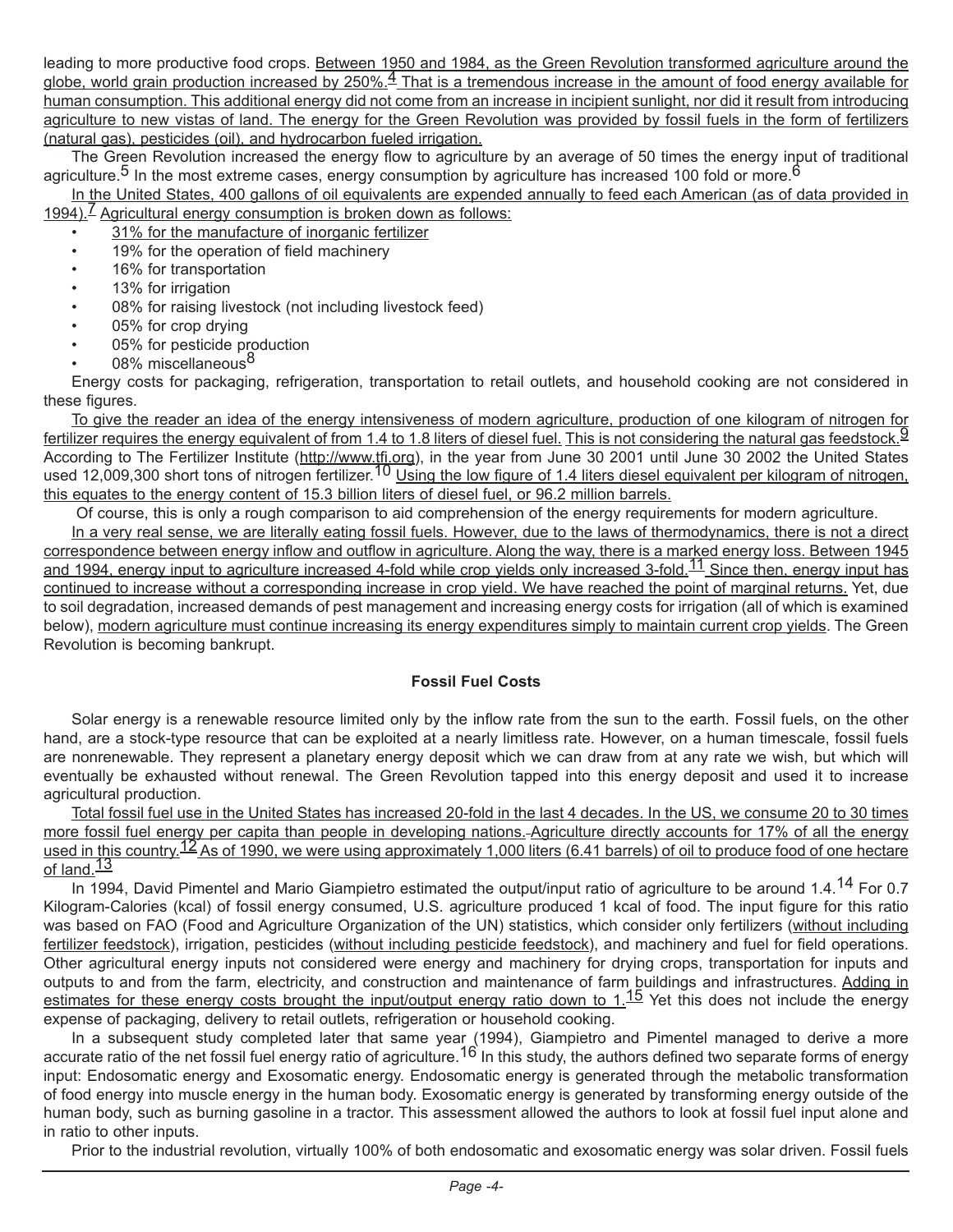now represent 90% of the exosomatic energy used in the United States and other developed countries.<sup>17</sup> The typical exo/endo ratio of pre-industrial, solar powered societies is about 4 to 1. The ratio has changed tenfold in developed countries, climbing to 40 to 1. And in the United States it is more than 90 to 1.<sup>18</sup> The nature of the way we use endosomatic energy has changed as well.

The vast majority of endosomatic energy is no longer expended to deliver power for direct economic processes. Now the majority of endosomatic energy is utilized to generate the flow of information directing the flow of exosomatic energy driving machines. Considering the 90/1 exo/endo ratio in the United States, each endosomatic kcal of energy expended in the US induces the circulation of 90 kcal of exosomatic energy. As an example, a small gasoline engine can convert the 38,000 kcal in one gallon of gasoline into 8.8 KWh (Kilowatt hours), which equates to about 3 weeks of work for one human being.<sup>19</sup>

In their refined study, Giampietro and Pimentel found that 10 kcal of exosomatic energy are required to produce 1 kcal of food delivered to the consumer in the U.S. food system. This includes packaging and all delivery expenses, but excludes household cooking).20 *The U.S. food system consumes ten times more energy than it produces in food energy.* This disparity is made possible by nonrenewable fossil fuel stocks.

Assuming a figure of 2,500 kcal per capita for the daily diet in the United States, the 10/1 ratio translates into a cost of 35,000 kcal of exosomatic energy per capita each day. However, considering that the average return on one hour of endosomatic labor in the U.S. is about 100,000 kcal of exosomatic energy, the flow of exosomatic energy required to supply the daily diet is achieved in only 20 minutes of labor in our current system. Unfortunately, if you remove fossil fuels from the equation, the daily diet will require 111 hours of endosomatic labor per capita; that is, *the current U.S. daily diet would require nearly three weeks of labor per capita to produce.*

Quite plainly, as fossil fuel production begins to decline within the next decade, there will be less energy available for the production of food.

#### **Soil, Cropland and Water**

Modern intensive agriculture is unsustainable. Technologically-enhanced agriculture has augmented soil erosion, polluted and overdrawn groundwater and surface water, and even (largely due to increased pesticide use) caused serious public health and environmental problems. Soil erosion, overtaxed cropland and water resource overdraft in turn lead to even greater use of fossil fuels and hydrocarbon products. More hydrocarbon-based fertilizers must be applied, along with more pesticides; irrigation water requires more energy to pump; and fossil fuels are used to process polluted water.

It takes 500 years to replace 1 inch of topsoil.<sup>21</sup> In a natural environment, topsoil is built up by decaying plant matter and weathering rock, and it is protected from erosion by growing plants. In soil made susceptible by agriculture, erosion is reducing productivity up to 65% each year.<sup>22</sup> Former prairie lands, which constitute the bread basket of the United States, have lost one half of their topsoil after farming for about 100 years. This soil is eroding 30 times faster than the natural formation rate. 23 Food crops are much hungrier than the natural grasses that once covered the Great Plains. As a result, the remaining topsoil is increasingly depleted of nutrients. Soil erosion and mineral depletion removes about \$20 billion worth of plant nutrients from U.S. agricultural soils every year.<sup>24</sup> Much of the soil in the Great Plains is little more than a sponge into which we must pour hydrocarbon-based fertilizers in order to produce crops.

Every year in the U.S., more than 2 million acres of cropland are lost to erosion, salinization and water logging. On top of this, urbanization, road building, and industry claim another 1 million acres annually from farmland.<sup>24</sup> Approximately three-quarters of the land area in the United States is devoted to agriculture and commercial forestry.<sup>25</sup> The expanding human population is putting increasing pressure on land availability. Incidentally, only a small portion of U.S. land area remains available for the solar energy technologies necessary to support a solar energy-based economy. The land area for harvesting biomass is likewise limited. For this reason, the development of solar energy or biomass must be at the expense of agriculture.

Modern agriculture also places a strain on our water resources. Agriculture consumes fully 85% of all U.S. freshwater resources.<sup>26</sup> Overdraft is occurring from many surface water resources, especially in the west and south. The typical example is the Colorado River, which is diverted to a trickle by the time it reaches the Pacific. Yet surface water only supplies 60% of the water used in irrigation. The remainder, and in some places the majority of water for irrigation, comes from ground water aquifers. Ground water is recharged slowly by the percolation of rainwater through the earth's crust. Less than 0.1% of the stored ground water mined annually is replaced by rainfall.<sup>27</sup> The great Ogallala aquifer that supplies agriculture, industry and home use in much of the southern and central plains states has an annual overdraft up to 160% above its recharge rate. The Ogallala aquifer will become unproductive in a matter of decades.28

We can illustrate the demand that modern agriculture places on water resources by looking at a farmland producing corn. A corn crop that produces 118 bushels/acre/year requires more than 500,000 gallons/acre of water during the growing season. The production of 1 pound of maize requires 1,400 pounds (or 175 gallons) of water.<sup>29</sup> Unless something is done to lower these consumption rates, modern agriculture will help to propel the United States into a water crisis.

In the last two decades, the use of hydrocarbon-based pesticides in the U.S. has increased 33-fold, yet each year we lose more crops to pests.<sup>30</sup> This is the result of the abandonment of traditional crop rotation practices. Nearly 50% of U.S. corn land is grown continuously as a monoculture.<sup>31</sup> This results in an increase in corn pests, which in turn requires the use of more pesticides. Pesticide use on corn crops had increased 1,000-fold even before the introduction of genetically engineered,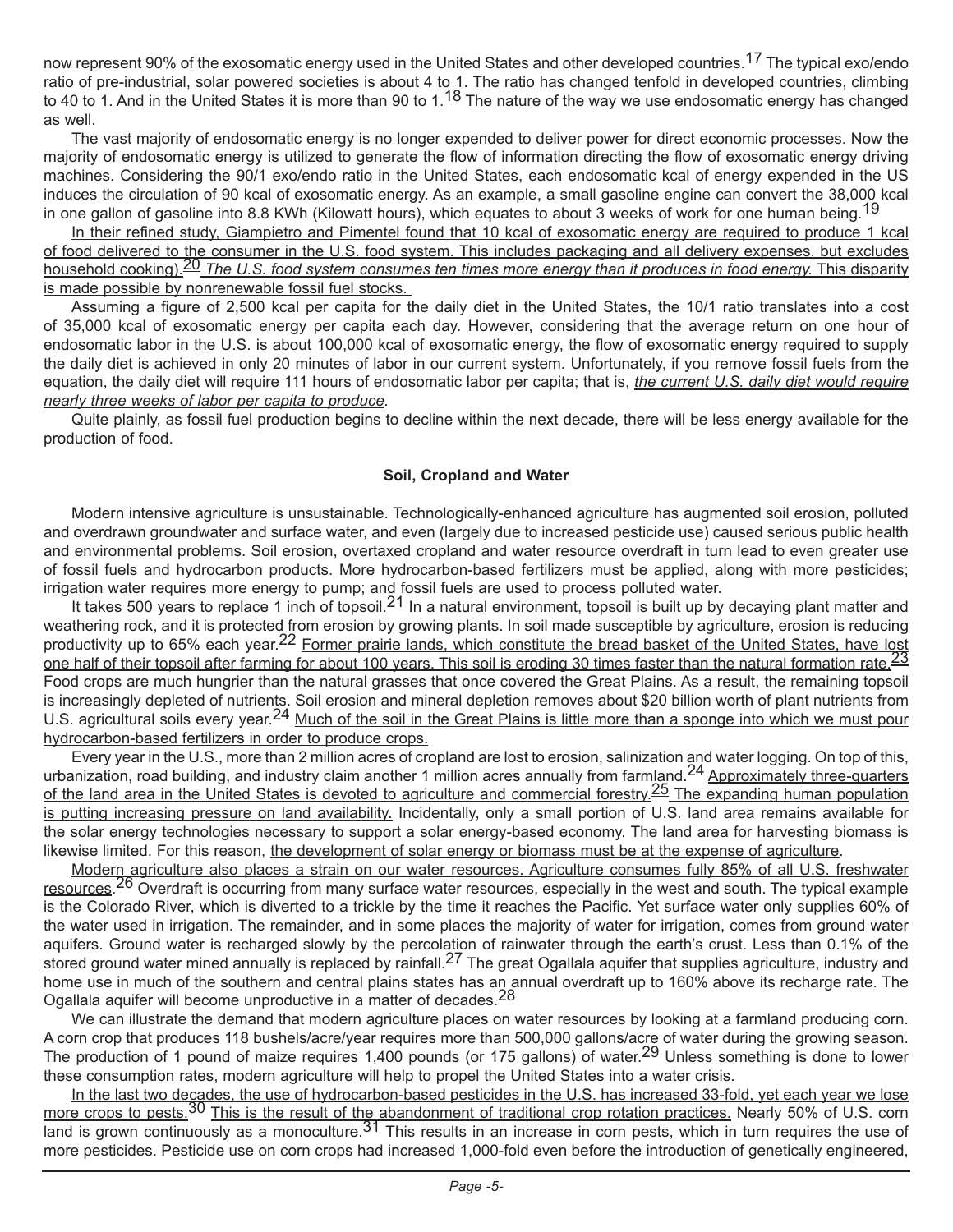pesticide resistant corn. However, corn losses have still risen 4-fold.<sup>32</sup>

Modern intensive agriculture is unsustainable. It is damaging the land, draining water supplies and polluting the environment. And all of this requires more and more fossil fuel input to pump irrigation water, to replace nutrients, to provide pest protection, to remediate the environment and simply to hold crop production at a constant. Yet this necessary fossil fuel input is going to crash headlong into declining fossil fuel production.

#### **US Consumption**

In the United States, each person consumes an average of 2,175 pounds of food per person per year. This provides the U.S. consumer with an average daily energy intake of 3,600 Calories. The world average is 2,700 Calories per day.<sup>33</sup> Fully 19% of the U.S. caloric intake comes from fast food. Fast food accounts for 34% of the total food consumption for the average U.S. citizen. The average citizen dines out for one meal out of four.<sup>34</sup>

One third of the caloric intake of the average American comes from animal sources (including dairy products), totaling 800 pounds per person per year. This diet means that U.S. citizens derive 40% of their calories from fat-nearly half of their diet. 35

Americans are also grand consumers of water. As of one decade ago, Americans were consuming 1,450 gallons/day/capita (g/d/c), with the largest amount expended on agriculture. Allowing for projected population increase, consumption by 2050 is projected at 700 g/d/c, which hydrologists consider to be minimal for human needs.<sup>36</sup> This is without taking into consideration declining fossil fuel production.

To provide all of this food requires the application of 0.6 million metric tons of pesticides in North America per year. This is over one fifth of the total annual world pesticide use, estimated at 2.5 million tons.<sup>37</sup> Worldwide, more nitrogen fertilizer is used per year than can be supplied through natural sources. Likewise, water is pumped out of underground aquifers at a much higher rate than it is recharged. And stocks of important minerals, such as phosphorus and potassium, are quickly approaching exhaustion.<sup>38</sup>

Total U.S. energy consumption is more than three times the amount of solar energy harvested as crop and forest products. The United States consumes 40% more energy annually than the total amount of solar energy captured yearly by all U.S. plant biomass. Per capita use of fossil energy in North America is five times the world average.  $39$ 

Our prosperity is built on the principal of exhausting the world's resources as quickly as possible, without any thought to our neighbors, all the other life on this planet, or our children.

#### **Population & Sustainability**

Considering a growth rate of 1.1% per year, the U.S. population is projected to double by 2050. As the population expands, an estimated one acre of land will be lost for every person added to the U.S. population. Currently, there are 1.8 acres of farmland available to grow food for each U.S. citizen. By 2050, this will decrease to 0.6 acres. 1.2 acres per person is required in order to maintain current dietary standards.<sup>40</sup>

Presently, only two nations on the planet are major exporters of grain: the United States and Canada.<sup>41</sup> By 2025, it is expected that the U.S. will cease to be a food exporter due to domestic demand. The impact on the U.S. economy could be devastating, as food exports earn \$40 billion for the U.S. annually. More importantly, millions of people around the world could starve to death without U.S. food exports.<sup>42</sup>

Domestically, 34.6 million people are living in poverty as of 2002 census data.<sup>43</sup> And this number is continuing to grow at an alarming rate. Too many of these people do not have a sufficient diet. As the situation worsens, this number will increase and the United States will witness growing numbers of starvation fatalities.

There are some things that we can do to at least alleviate this tragedy. It is suggested that streamlining agriculture to get rid of losses, waste and mismanagement might cut the energy inputs for food production by up to one-half.<sup>35</sup> In place of fossil fuel-based fertilizers, we could utilize livestock manures that are now wasted. It is estimated that livestock manures contain 5 times the amount of fertilizer currently used each year.<sup>36</sup> Perhaps most effective would be to eliminate meat from our diet altogether.<sup>37</sup>

Mario Giampietro and David Pimentel postulate that a sustainable food system is possible only if four conditions are met:

- 1. Environmentally sound agricultural technologies must be implemented.
- 2. Renewable energy technologies must be put into place.
- 3. Major increases in energy efficiency must reduce exosomatic energy consumption per capita.

4. Population size and consumption must be compatible with maintaining the stability of environmental processes. 38 Providing that the first three conditions are met, with a reduction to less than half of the exosomatic energy consumption

per capita, the authors place the maximum population for a sustainable economy at 200 million.<sup>39</sup> Several other studies have produced figures within this ballpark (**Energy and Population**, Werbos, Paul J. http://www.dieoff.com/page63.htm; **Impact of Population Growth on Food Supplies and Environment,** Pimentel, David, et al. http://www.dieoff.com/page57.htm).

Given that the current U.S. population is in excess of 292 million, 40 that would mean a reduction of 92 million. *To achieve a sustainable economy and avert disaster, the United States must reduce its population by at least one-third.* The black plague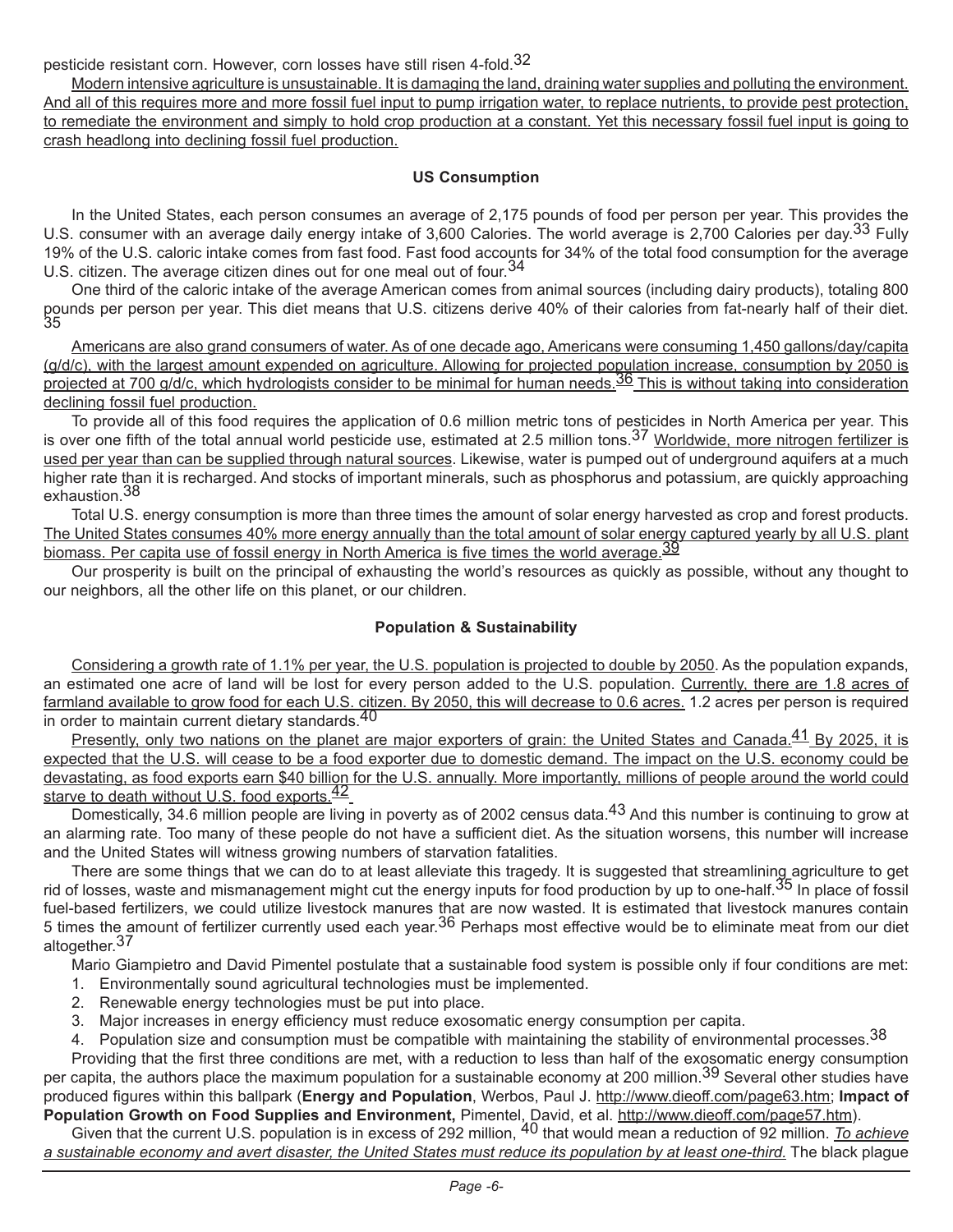during the 14<sup>th</sup> Century claimed approximately one-third of the European population (and more than half of the Asian and Indian populations), plunging the continent into a darkness from which it took them nearly two centuries to emerge. $41$ 

None of this research considers the impact of declining fossil fuel production. The authors of all of these studies believe that the mentioned agricultural crisis will only begin to impact us after 2020, and will not become critical until 2050. The current peaking of global oil production (and subsequent decline of production), along with the peak of North American natural gas production will very likely precipitate this agricultural crisis much sooner than expected. Quite possibly, a U.S. population reduction of one-third will not be effective for sustainability; the necessary reduction might be in excess of one-half. And, for sustainability, global population will have to be reduced from the current 6.32 billion people  $42$  to 2 billion-a reduction of 68% or over two-thirds. The end of this decade could see spiraling food prices without relief. And the coming decade could see massive starvation on a global level such as never experienced before by the human race.

#### **Three Choices**

Considering the utter necessity of population reduction, there are three obvious choices awaiting us.

We can-as a society-become aware of our dilemma and consciously make the choice not to add more people to our population. This would be the most welcome of our three options, to choose consciously and with free will to responsibly lower our population. However, this flies in the face of our biological imperative to procreate. It is further complicated by the ability of modern medicine to extend our longevity, and by the refusal of the Religious Right to consider issues of population management. And then, there is a strong business lobby to maintain a high immigration rate in order to hold down the cost of labor. Though this is probably our best choice, it is the option least likely to be chosen.

Failing to responsibly lower our population, we can force population cuts through government regulations. Is there any need to mention how distasteful this option would be? How many of us would choose to live in a world of forced sterilization and population quotas enforced under penalty of law? How easily might this lead to a culling of the population utilizing principles of eugenics?

This leaves the third choice, which itself presents an unspeakable picture of suffering and death. Should we fail to acknowledge this coming crisis and determine to deal with it, we will be faced with a die-off from which civilization may very possibly never revive. We will very likely lose more than the numbers necessary for sustainability. Under a die-off scenario, conditions will deteriorate so badly that the surviving human population would be a negligible fraction of the present population. And those survivors would suffer from the trauma of living through the death of their civilization, their neighbors, their friends and their families. Those survivors will have seen their world crushed into nothing.

The questions we must ask ourselves now are, how can we allow this to happen, and what can we do to prevent it? Does our present lifestyle mean so much to us that we would subject ourselves and our children to this fast approaching tragedy simply for a few more years of conspicuous consumption?

#### **Author's Note**

This is possibly the most important article I have written to date. It is certainly the most frightening, and the conclusion is the bleakest I have ever penned. This article is likely to greatly disturb the reader; it has certainly disturbed me. However, it is important for our future that this paper should be read, acknowledged and discussed.

I am by nature positive and optimistic. In spite of this article, I continue to believe that we can find a positive solution to the multiple crises bearing down upon us. Though this article may provoke a flood of hate mail, it is simply a factual report of data and the obvious conclusions that follow from it.

#### **ENDNOTES**

-----

1 **Availability of agricultural land for crop and livestock production**, Buringh, P. Food and Natural Resources, Pimentel.

D. and Hall. C.W. (eds), Academic Press, 1989.<br><sup>2</sup> **Human appropriation of the products of photosynthesis**, Vitousek, P.M. et al. Bioscience 36, 1986. http://<br>www.science.duq.edu/esm/unit2-3

<sup>3</sup> Land, Energy and Water: the constraints governing Ideal US Population Size, Pimental, David and Pimentel, Marcia. **Focus**, Spring 1991. **NPG Forum**, 1990. http://www.dieoff.com/page136.htm <sup>4</sup> **Constraints on the Expansion of Global Food Supply,** Kindell, Henry H. and Pimentel, David. Ambio Vol. 23 No. 3,

May 1994. The Royal Swedish Academy of Sciences. http://www.dieoff.com/page36htm <sup>5</sup> **The Tightening Conflict: Population, Energy Use, and the Ecology of Agriculture,** Giampietro, Mario and Pimentel,

David, 1994. http://www.dieoff.com/page69.htm 6 Op. Cit. See note 4.

7 **Food, Land, Population and the U.S. Economy,** Pimentel, David and Giampietro, Mario. Carrying Capacity Network, 11/21/1994. http://www.dieoff.com/page55.htm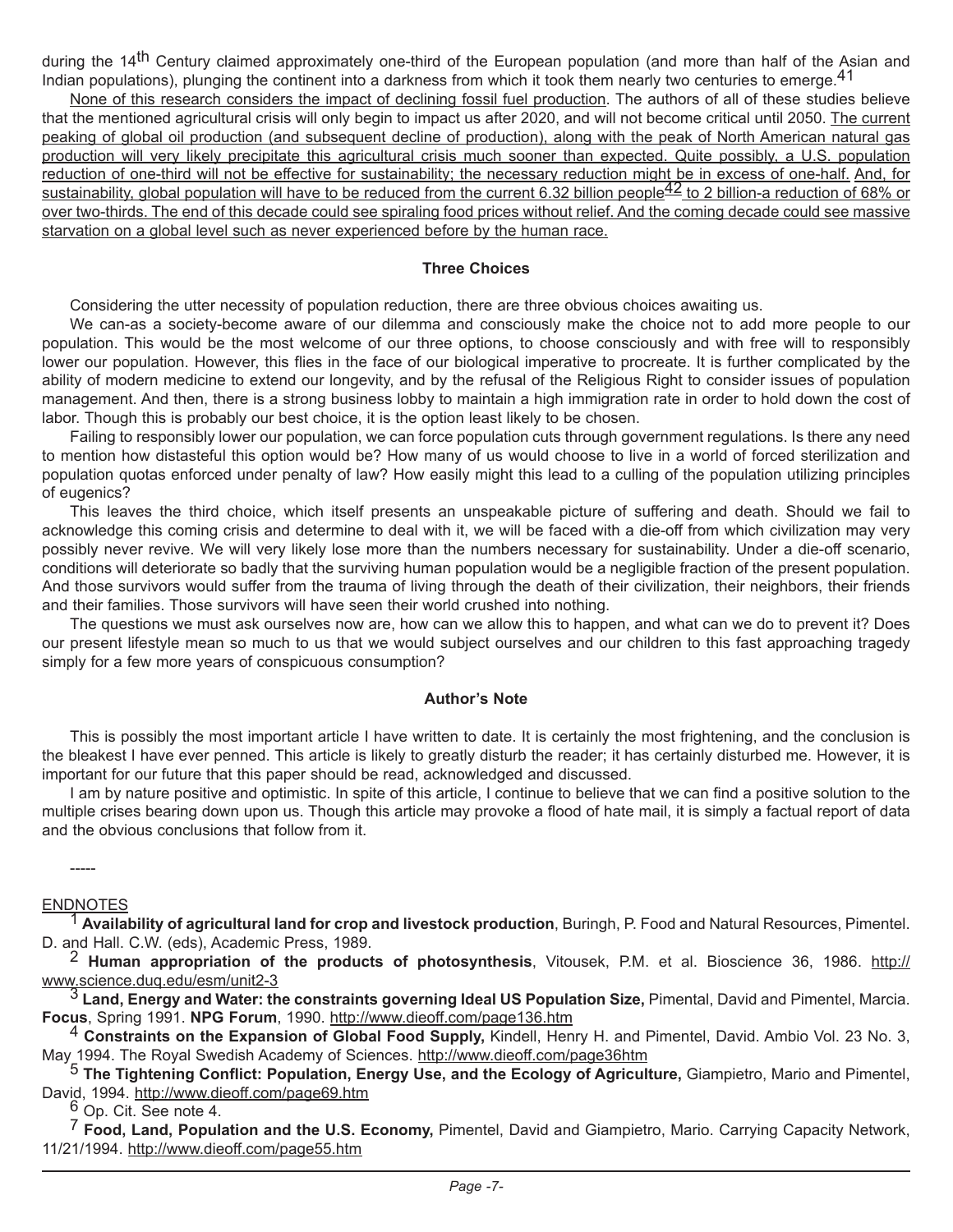8 **Comparison of energy inputs for inorganic fertilizer and manure based corn production,** McLaughlin, N.B., et al. Canadian Agricultural Engineering, Vol. 42, No. 1, 2000.<br><sup>9</sup> Ibid.<br><sup>10</sup> US Fertilizer Use Statistics. http://www.tfi.org/Statistics/USfertuse2.asp <sup>11</sup> Food, Land, Population and the U.S. Economy, Executive Summary, Pimentel, David and Giampietro, Mario. Carrying Capacity Network, 11/21/1994. http://www.dieoff.com/page40.htm 13 Op. Cit. See note 3. 14 Op. Cit. See note 7. 15 Ibid. 16 Op. Cit. See note 5. 17 Ibid. 18 Ibid. 19 Ibid. 20 Ibid. 21 Op. Cit. See note 11. 22 Ibid. 23 Ibid. 24 Ibid.  $24$  Ibid.<br> $25$  Op Cit. See note 3.  $26$  Op Cit. See note 11.  $27$  Ibid. 28 Ibid. 29 Ibid.<br>30 Op. Cit. See note 3. 31 Op. Cit. See note 5.<br>32 Op. Cit. See note 3.<br>33 Op. Cit. See note 11.<br><sup>34</sup> **Food Consumption and Access,** Lynn Brantley, et al. Capital Area Food Bank, 6/1/2001. http://www.clagettfarm.org/ purchasing.html<br>
35 Op. Cit. See note 11.<br>
36 Ibid.  $37$  Op. Cit. See note 5.  $38$  Ibid. 39 Ibid.<br>40 Op. Cit. See note 11. 41 Op. Cit. See note 4.<br>42 Op. Cit. See note 11.<br>43 **Poverty 2002**. The U.S. Census Bureau. http://www.census.gov/hhes/poverty/poverty02/pov02hi.html<br>35 Op. Cit. See note 3.<br>36 <sub>Ibid</sub>. 37 **Diet for a Small Planet,** Lappé, Frances Moore. Ballantine Books, 1971-revised 1991. http://www.dietforasmallplanet .com/ <sup>38</sup> Op. Cit. See note 5.<br><sup>39</sup> Ibid. <sup>40</sup> **U.S. and World Population Clocks.** U.S. Census Bureau. http://www.census.gov/main/www/popclock.html <sup>41</sup> **A Distant Mirror,** Tuckman Barbara. Ballantine Books, 1978.

- 
- 

42 Op. Cit. See note 40.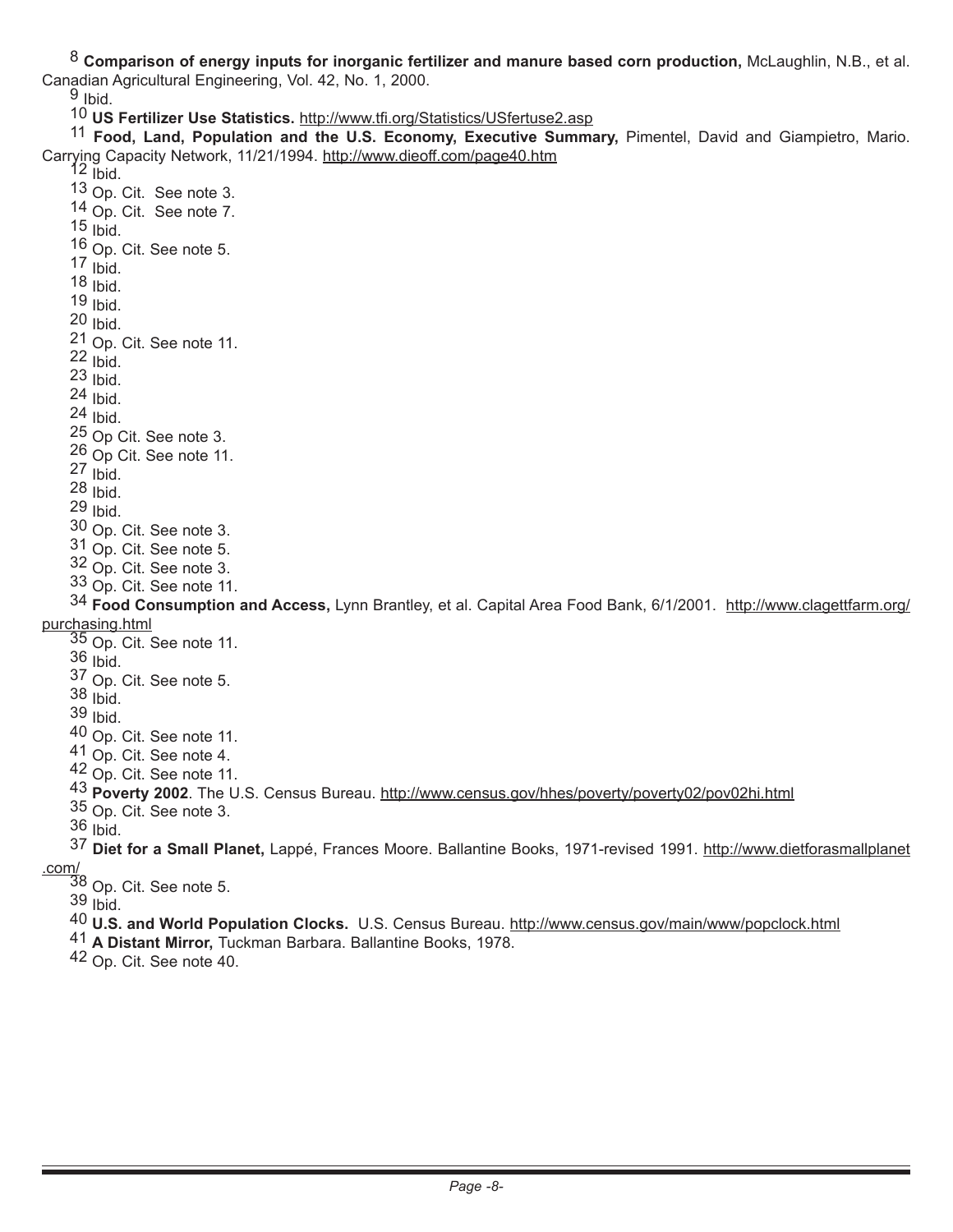#### *(continued from page 1, Beyond Bush II)*

*regional stability, as the pretext for the seizure. In my opinion, the next president will be the one who can convince the powers that be that he can pull off that agenda, and sell it to the American people and the world.*

*There is a great piece of theater in play that has left many unable to distinguish fictional drama from stark reality. As John Lennon once said, "Life is what was happening while I was making other plans." - MCR*]

#### **THE INTERNATIONAL LANDSCAPE**

October 20, 2003 1000 PDT (*FTW*) --Since Part I of this series was published, the credibility of the Bush administration has - as predicted - been assaulted on a variety of fronts. W's approval rating has dropped below 50%. The Republicans are worried about whether he is re-electable. The political, military and economic situation in Iraq has worsened. The US economy staggers on the brink of meltdown, in debt and an anemic dollar. The reality of Peak Oil and Gas has been acknowledged in a number of mainstream publications including *CNN, The Independent, and Jane's Intelligence Summary*. Recent stories have confirmed reports that actual oil reserves may be 80% smaller than previously reported. The US has experienced the first of many major power blackouts yet to come. American military morale is plummeting as quickly as is its readiness for additional (inevitable) conflicts. And the military situation in Iraq and Afghanistan remains as dangerous, and uncertain, as Iraqi oil remains undeliverable.

The last development is perhaps the biggest of all the Neocon blunders, but it still accomplishes the primary objective laid out by Zbigniew Brzezinski in his 1997 book, *The Grand Chessboard*: The oil and many rebuilding contracts have been denied to any powers *"that might seek to usurp the US on the world stage".* Even as the US has gone hat-in-hand to the UN asking for help in Iraq (and been rebuffed), it has made it clear that it intends to retain absolute control of Iraqi resources. Europe and Russia will not play that game. Oil in the ground is oil in the bank and, at least for the moment, by tweaking supplies and conflicts around the world, the US can maintain enough supply from other sources to keep the house of cards from falling. Within three to five years, that may not be possible.

The race now is to stabilize Iraq in time to rebuild the infrastructure, and bring its 11% of proven world reserves online. The US majors won't invest there until it is safe. On October 11, *The Arabic News* reported on a recent World Bank report stating that the reconstruction of Iraqi infrastructure would require four years and more than \$50 billion (US). This is another reason why the Bush junta is in jeopardy. There are few left anywhere who believe that they have the cachet to pull it off. The oil companies have lost confidence in the oil men.

Had the US not invaded Iraq, however, French, Russian and German companies would currently be working on billions of dollars of contracts to refurbish the oil infrastructure, thus increasing the amount of Iraqi oil (priced in Euros rather than dollars) reaching world markets by legal or extralegal means outside of UN sanctions. Since the occupation, we have learned much about Iraqi oil being smuggled through Syria, and by other means. As a result, Europe and Russia would have been getting economically stronger and "marking territory" for the day when oil for food sanctions were inevitably lifted. Europe's economy is now sustained by the speed with which Russia can sell its diminishing oil reserves - estimated at just under 60 billion barrels (Gb) - something that it appears eager to do. This will inevitably force Britain into the EU at an accelerated pace, especially if BP can't get any supplies out of Iraq. (Note: Russia's 60 Gb is enough to supply global needs for just under two years excluding all other sources, and it is now being pumped faster than ever. According to Reuters, on August 4, 2003 Russian exports had reached 8.5 million barrels per day.) Since Russia has long passed its production peak, it is problematic as to whether these levels can be sustained for more than ten years.

This, of course, is consistent with recently declassified CIA documents showing that the agency was aware of Peak Oil issues in the 1970s, especially in Russia. (See: http://fromthewilderness.com/free/ww3/081503 cia\_russ\_summary.html.)

Frustrated that they cannot safely get to Iraqi oil, the American majors are frantic to secure supplies from an everdiminishing global reservoir; hence the recent frantic expansion of drilling and investment in West Africa. One of the biggest signs of the reality of Peak Oil over the last two decades has been a continual pattern of merger-acquisition-downsizing throughout the industry. Chevron bought Texaco. Exxon bought Mobil. TotalFinaElf bought Arco. Now, one of the largest oil buyouts in history has been announced in Russia as Mikhail Khodorkovsky's Yukos has just acquired Sibneft creating the fourth largest oil company in the world. This, even as Chevron, Shell and Exxon have been reportedly frantically trying to acquire a 40% stake in YukosSibneft. As of this writing, Exxon appears to have emerged the winner as the Russian government announced on October 7<sup>th</sup> that it found no reason to block Exxon's purchase. The game of musical chairs has begun.

An announcement in Reuters on October 8<sup>th</sup> that Russia may soon price its oil in Euros explains the additional incentive for American companies to own a piece of the Russian pie. Such a move would drastically weaken the dollar. And while US taxpayers would suffer under a staggering debt burden as a result, Exxon would reap major new profits as the Euro surged in value; further proof that corporations, not nations, rule the world.

As we pointed out in February:

*This administration has presented itself to the globalized world economy as a business manager that was capable of*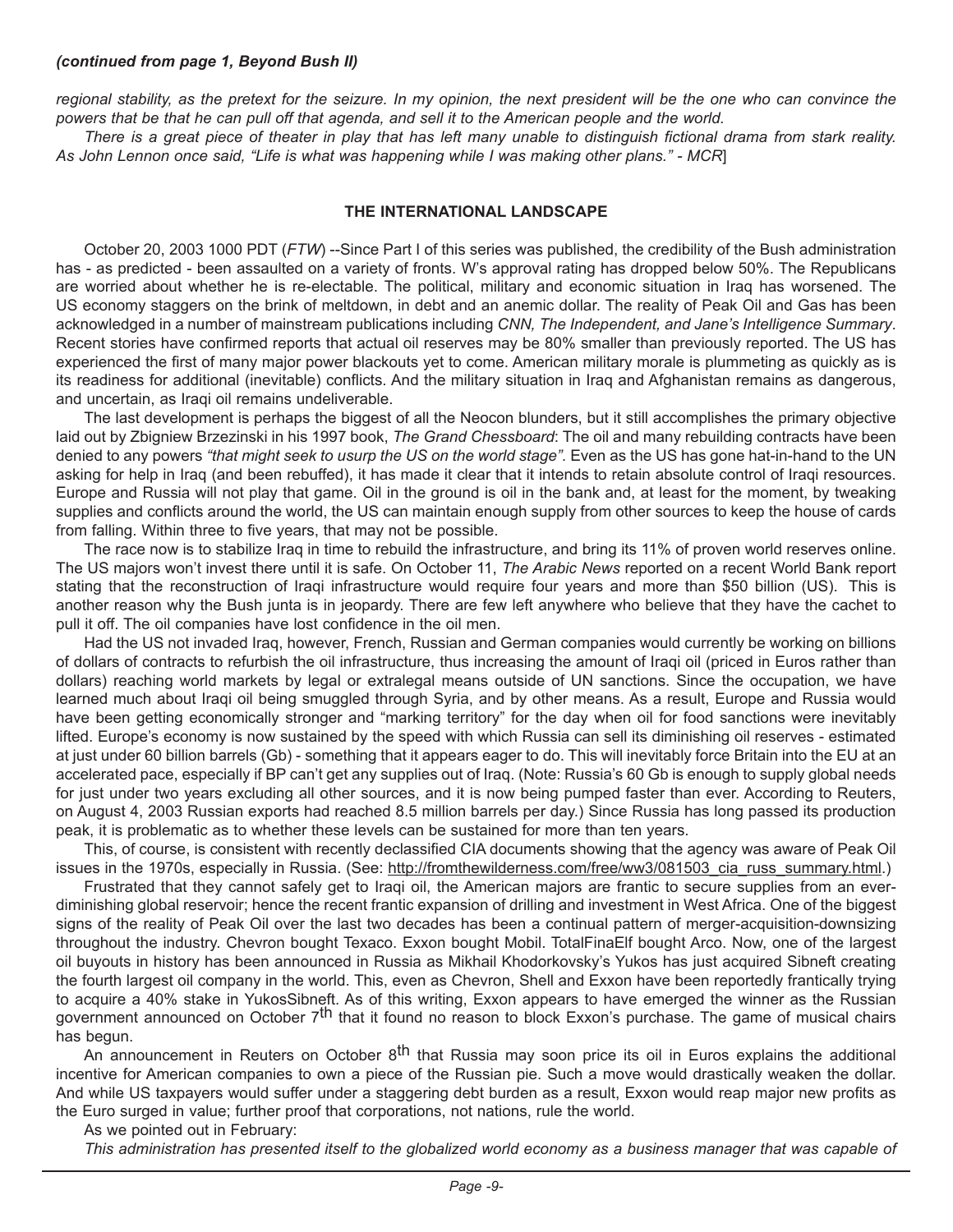*putting together an acquisition and merger of all of the world's major assets. While the Bush administration has acted as CEO, it has still reported to a globalized board of directors which includes the major economic corporations and financial interests of Europe, Russia, China, Israel, Japan and possibly Saudi Arabia. These should be distinguished from the governments or peoples of these nations. What it has demonstrated is that it is incapable of transferring the assets of a significant portion of Europe into the portfolio. It is operationally incompetent to manage its way out of a wet paper bag. The corporate histories of George W. Bush, Dick Cheney and Donald Rumsfeld demonstrate only the ability to acquire other companies, pump the share prices, commit fraud and reap billions in profits.* 

*(http://www.fromthewilderness.com/free/ww3/021303\_fig\_leaf.html)* 

A simple way to look at this is to say that the CIA represents the interests of Wall Street and the global economic powers, while the Bush Neocons represent the interests of only one American faction of the global economy. It is inevitable that the Neocons will be replaced. Several US presidents have fought the CIA and they have always emerged on the short end of the stick. This time will be no different.

#### **THE DOMESTIC LANDSCAPE**

#### **Choking Cheney**

The CIA's call for a criminal investigation into the criminal leak identifying Valerie Plame -- the wife of former Ambassador Joseph Wilson -- as a covert CIA operative is the perfect continuation of the operation to remove the Neocons. It was Wilson who earlier this year disclosed that not only had he been sent by Cheney's office to Niger to investigate claims of Iraqi attempts to purchase uranium but that he had reported back stridently that the claims were bogus. This was months before W's ill-fated State of the Union speech and a dozen subsequent assertions that Iraq was guilty by every major Bush administration official, including Cheney, Rice, Powell and Rumsfeld. Cheney has denied ever receiving Wilson's information. Their claims were made after the CIA had already established that documents used to support the claim in the State of the Union address were "crude forgeries".

Not only is the blowing of Plame's cover a clear-cut criminal case, it keeps in focus all of the intelligence frauds committed to justify the Iraqi invasion. Ultimately, the Bush administration will find it impossible to campaign on a platform of national security as people understand that the likely suspects, Karl Rove and Cheney Chief of Staff Lewis "Scooter" Libby have been tied to the leak, and that the target of the mean-spirited punishment was a counter-terror case officer investigating weapons of mass destruction. So much for Bush's "number-one priority".

The outing of Wilson's wife - intended as "payback" for Wilson - has so offended the American people, and Beltway insiders, that recent polls have shown that 70% of the American people support the appointment of a special prosecutor to investigate the case. As demonstrated by an October 3rd Op-ed in *The Detroit Free Press*, the ranking member of the House Judiciary Committee, John Conyers, has pointed out that a clear conflict of interest is involved with the Department of Justice handling the investigation. Why? Because, according to Conyers and other news stories, Karl Rove had been a senior advisor on several of John Ashcroft's campaigns and may have been responsible for his appointment as Attorney General. Conyers publicly called for Rove's resignation on October 7<sup>th</sup>. If Rove is taken out of the White House, the Neocons will be running a one-legged political race and no one will be there capable of managing "W" in real time.

In the meantime, Dick Cheney becomes ever more vulnerable, and he may well be replaced before the election rolls around. First, in spite of recent embarrassing admissions by George W. Bush and Condi Rice that there were no demonstrated connections between Al Qaeda and Saddam Hussein, Cheney - as reported by *The Washington Post* on September 29 -- continues to imply it in mainstream press interviews. Second, according to *The Washington Post* of September 26, and as revealed by *CNN* on September 25, Cheney still has strong financial ties to Halliburton whose no-bid contracts in Iraq have soared to over \$1.2 billion out of the \$2 billion in Iraqi contracts it now holds.

As Halliburton's contract awards continue to rise, Cheney's credibility sinks. Not only has his chief of staff "Scooter" Libby been tied to the Plame leaks (*New York Daily News, MS-NBC* and *Salon*), but Deputy National Security Advisor Stephen Hadley, who fell on his sword for allowing the 16-word lie about Iraqi uranium to stay in the State of the Union address, has also been disclosed as one of the primary advocates of the now repudiated Hussein-bin Laden connection. *The Washington Post* on September 29 described Hadley as "a longtime Cheney associate". (Special thanks to researcher and former White House staffer Barb Honegger for catching this important connection). Thus, as the Plame scandal unfolds, everything about Bush/Cheney intelligence fabrications remains firmly and inextricably on the table, and Cheney is emerging as the next domino.

Further compounding the problem for the administration is that the Plame leak itself was "shopped" by unnamed White House staffers to no less than six separate reporters before columnist Bob Novak picked it up and ran with it. The fact of the crime cannot be denied.

It is therefore likely that Dick Cheney will be removed from the 2004 Republican ticket. Before engaging in mass celebrations, those who are old enough to recall it should remember that another Vice President, Spiro Agnew, was successfully removed from the Nixon White House just before Nixon was replaced to allow for a "safe" Vice President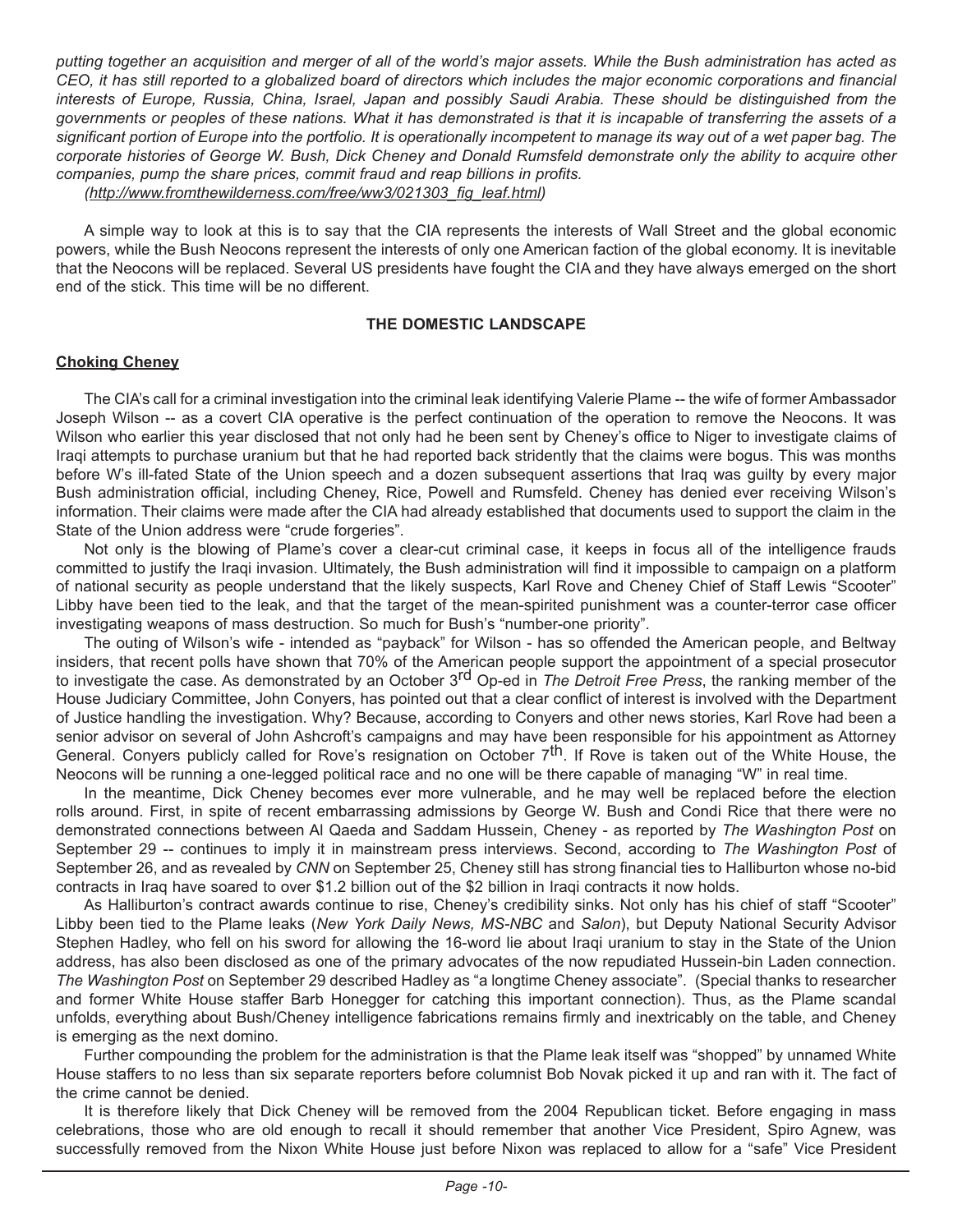(Gerald Ford) to be in place when the actual coup occurred. Who did Ford choose as *his* Vice President? Nelson Rockefeller. Although a clear-cut replacement for Cheney has not stuck his/her head up, one likely contender here would be former New York mayor Rudy Giuliani.

#### **LBJ-Vietnam Redux**

Contrary to popular belief, it was not a group of die-hard conservative militarists who pushed the US into an unwinnable conflict in Vietnam. It was a coterie of liberal "Eastern Establishment" members of the Council on Foreign Relations and lifelong Democrats. Included here are the likes of Dean Acheson, McGeorge and William Bundy, John J. McCloy, Dean Rusk and Robert McNamara. These were the advisors who continued to prod Johnson into escalation after escalation until, suddenly in March of 1968 right after the Tet Offensive, they all became doves overnight and said the war was a mistake. Johnson was set up and betrayed and he never recovered. He immediately announced that he would not run for re-election. That gave us Nixon, more escalations, and four more years of conflict as the American people were suckered into believing that Nixon would end the war quickly. Will people believe the same of a President Wesley Clark or John Kerry?

The same Vietnam-style sleight of hand is being played as the huge *Win Without War* Coalition is saying that it will support funding for Iraq if only Rumsfeld *et al* are removed. This kind of well-intentioned thinking is what is being sold to the American people as progress. Even though *Win Without War* supports a withdrawal from Iraq, the fact is that withdrawal is impossible, and it's not going to happen. The US will never let go of Iraqi oil. But the message is clear: Change front men and continue with the program. No matter who wins in 2004, the game will be played as Vietnam was played - but for much higher stakes.

Major power brokers like international financier George Soros are backing moves to remove Bush, and Soros is opening his sizeable checkbook to do it. I was dismayed recently to see that a board member of the ostensibly independent Pacifica radio network advocated direct solicitation of funds from both Soros and the CIA-connected Ford Foundation. Soros, who has or had business ties with Zbigniew Brzezinski, Henry Kissinger, the Carlyle Group, the CIA's Radio Free Europe, Wesley Clark, Richard Allen and George W. Bush (through Harken Energy), is not a friendly, tree-hugging, progressive out to save the world. He is the fist in a velvet glove to the Neocons' baseball bat across the nose.

Soros, a member of both the Council on Foreign Relations and the Bilderberger Group, also sits on the World Economic Forum with many Rockefeller interests. [Two excellent biographies of Soros are "George Soros: Imperial Wizard by Heather Cottin (*Covert Action Quarterly*, Fall 2002) and George Soros: Prophet of an Open Society by Karen Talbot at http:// globalresearch.ca/articles/TAL307A.html.]

And what of the men behind Bush who pushed and prodded "W" into Iraq? Looking at the names Cheney, Libby, Wolfowitz, Rumsfeld, Perle, Jeb Bush and Zalmay Khalilzad one sees an immediate connection to the now infamous Project for a New American Century (PNAC) which had laid out Iraqi invasion plans and much of the blood we now wallow in long before 9/11. Are there more connections?

An excellent summary by journalist Larry Chin of the long history of the plans to invade and occupy Iraq, going back to 1992, is found at: http://onlinejournal.com/Special\_Reports/Chin110702/chin110702.html. Note the early support from Democratic Senator Joe Lieberman who, since 9/11, has been a major leader in the so-called "war on terror" and a major supporter of almost every Bush initiative from the Patriot Act to the resolution authorizing use of force to remove Saddam Hussein.

Many of these same advisors are members of either the Council on Foreign Relations (C), The Trilateral Commission (T), or the Bilderberger Group (B). They include: George Herbert Walker Bush (C,T), George Tenet (C), Dick Cheney (C,T), Colin Powell (C,B), UN Ambassador John Negroponte (C) and Paul Wolfowitz (C,T,B). Many senior career bureaucrats at the so-called "supergrade" levels in the Bush administration are members of the Rockefeller/J.P. Morgan-founded CFR. [Source: *Who's Who of the Elite - Members of the Bilderbergs, Council on Foreign Relations and Trilateral Commission* by Gaylon Ross, Sr. -This handy reference guide is now available for sale from *FTW*.)

Another commonality that cannot be overlooked is the close interrelationships between senior Bush policy makers and Israel. These include the former Chairman of the Pentagon's Defense Policy Board, Richard Perle, who has worked for Israeli weapons firms, and has been previously connected to leaks of sensitive material to Israeli intelligence; Deputy Defense Secretary Paul Wolfowitz, who has relatives living in Israel; Under Secretary of Defense Douglas Feith whose law firm maintains an Israeli office; Edward Luttwak of the National Security Study Group who has taught in Israel; Dov Zakheim, the Pentagon's Chief Financial Officer who is also a member of the CFR; Elliot Abrams at the National Security Council, "Scooter" Libby, and former Press Secretary Ari Fleischer. Some have even worked on joint planning projects with Israeli ministries.

The point is not to jump to conclusions about where the power actually resides, but to understand that Presidents can be, and have been, sabotaged by power that does not present itself for a vote. The key question is Qui bono? - Who benefits? As far as Israel is concerned, perhaps one of the great unresolved questions is whether Israel controls the US, the US controls Israel, or whether there is something that controls both. It is a virtual certainty however, that Israel will continue to benefit - as it has consistently since 9/11 - when a new administration takes office. In the last year, both John Kerry and Wesley Clark (see below) have "discovered" and made public their Jewish ancestry.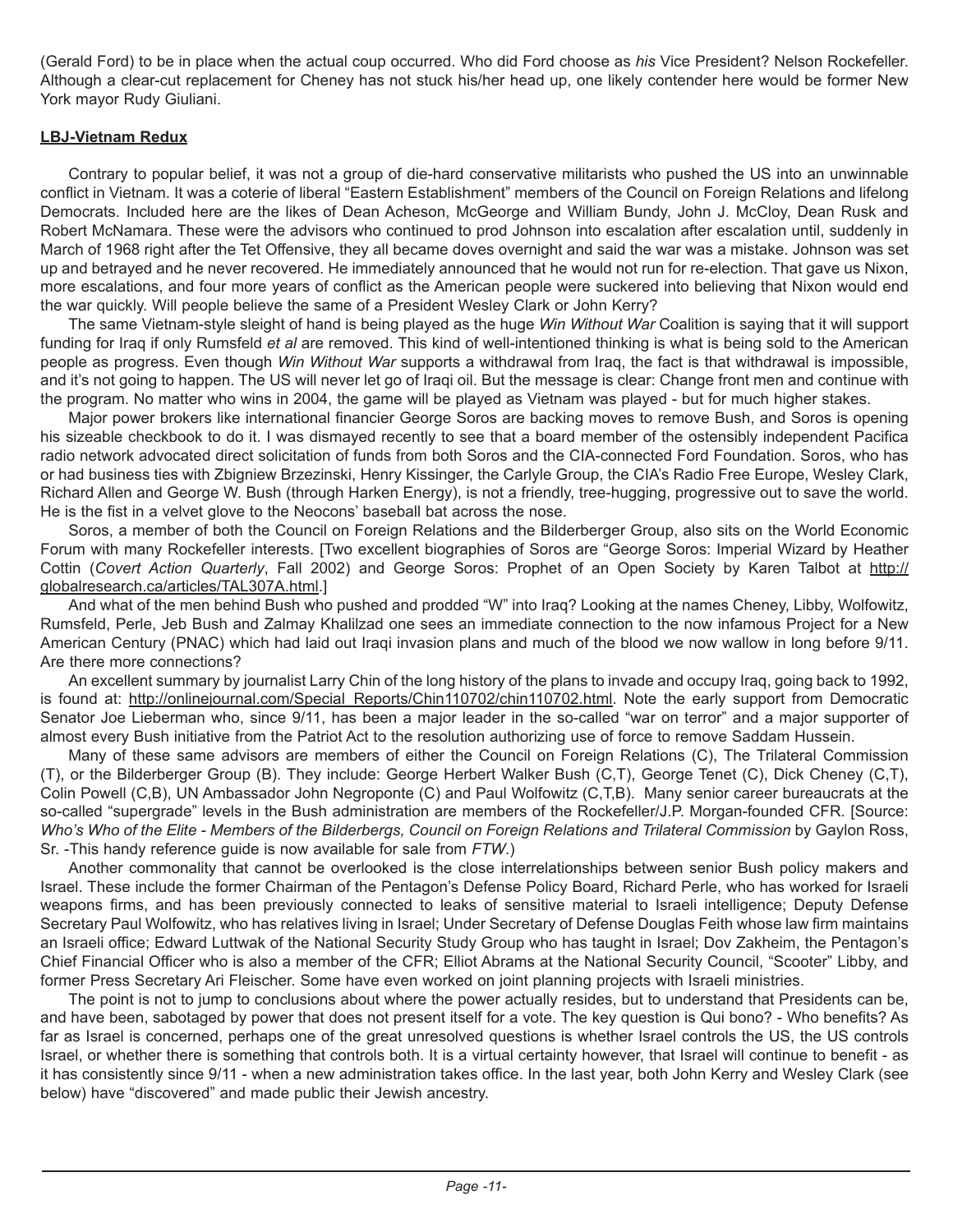#### **The Madness of the People**

It still remains unclear whether or not Bush will lose the 2004 election, steal it again, or be replaced via an impeachment effort after a win. There is a great deal to be learned from the Democratic Party side of the equation, and voters who eagerly participate in the election process are almost pathologically in denial about the compromise of the process that has occurred with proprietary electronic software that remains easily manipulated and immune from public scrutiny. As the 2000 election was stolen, the 2004 election may already be locked up (or encoded). No activist in their right mind should participate in the Democratic Party nomination process without addressing this key issue. If they do, they should have their head examined.

The most detailed work on this angle has been done by New Zealand's *Scoop Media* (http://scoop.co.nz/mason/features/ ?s=usacoup) and author Bev Harris who has a new book out titled *Black Box Voting: Ballot-tampering in the 21st Century*. You will never think about voting the same way again after reading it.

#### **DEMOCRATIC PARTY DUPLICITY - LOOKING AT THE CANDIDATES**

There are thus two major tests for a Democratic Party presidential challenger from this perspective. One: Does the candidate address the issues that are really important? And two: Is it possible to get the candidate into office? Every major Democratic challenger had made it a point to say that not only will they continue to support the war on terror (war for oil), they will do it better than Bush has.

While so many people are getting excited about one candidate or another, *FTW* has remained firm. We will not endorse any candidate who does not address all of our issues. These include:

- Peak Oil and Gas
- US Government Complicity in 9/11
- The Criminal Fabrication of Intelligence Justifying the Iraqi Invasion
- More Than \$3.3 Trillion in Taxpayer Money Stolen From the US Treasury
- Repeal of the Patriot Act, Mandatory Vaccination Laws, and Protection of Civil Liberties

It is also imperative to see what connections exist between the major candidates and entities like the CFR, the Trilateral Commission and the Bilderberg Group. From that point, a look at the histories of the serious contenders will provide stark clues as to what can be expected. That provides a framework to rationally assess each candidate and to see that the whole process is destined to give us more of the same, exactly as Richard Nixon did after he replaced LBJ.

We will first look at several of the key contenders to see where they come from, where they stand and what they really represent. Then we'll conclude by looking at how all the pieces interact.

#### **Wesley Clark**

Wesley Clark has been pounced upon with adoration by progressives and Democrats as though he were a God of reason and salvation. This late-comer entered the race in September at the top of the polls. In fact, he is a reincarnation of the most corrupt and violent aspects of William Jefferson Clinton. I have great respect for author and filmmaker Michael Moore, but when I saw him endorse Wesley Clark, I nearly choked. Let's refresh everyone's memory by looking at the retired NATO Commander's history. It shows us is that he has the perfect résumé to continue the job that the Bush gang began, and then botched.

Clark first hit my radar screen way back in 1993, after it was learned that US Army troops had been dispatched to the Branch Davidian compound in Waco Texas. At the time, Clark was the commander of the 1<sup>st</sup> Cavalry Division at Ft. Hood Texas. As the division commander, Clark was the one to authorize the release of armored units and - as later disclosed by filmmaker Michael McNulty - very likely also in command of Delta Force personnel who operated on his turf, and engaged in a brutal massacre of unarmed civilians trying to flee the burning compound. According to a well-documented September 2003 story at www.frontpagemagazine.com Clark's second in command, Pete Schoomaker, was one of two military officers to meet with Janet Reno in preparing the plans for the final assault. That made him Clark's representative.

This is not a good progressive credential.

Clark's real notoriety came in 1999 when, as NATO Commander under Bill Clinton, he led another US military invasion, which the UN also refused to sanction, into Bosnia and Kosovo. Clark's aggressive command nearly resulted in a military confrontation with a Russian armored column. As it turns out, the reasons for that invasion were as fabricated as were the reasons for Bush's invasion of Iraq. For weeks, the American people were bombarded by warnings about mass graves containing tens of thousands of bodies. In the April 1999 issue of *FTW,* I wrote about Kosovo and our allies, the Kosovo Liberation Army, or KLA:

*Has everyone forgotten that the U.S. government referred to the KLA, just a year ago, as terrorists? Has everyone forgotten, in the current "wag the dog" propaganda assault, that the Serbs, going back to World War II have been U.S. allies - that they are Christians and that they are not receiving military training from countries which sponsor Islamic terror? We hear reports of mass graves. We hear reports of rape and atrocities. Have we yet seen any of the victims?* 

*Kosovo is vastly different from the Contra war or from Afghanistan and Pakistan. Why? Because U.S. air power is*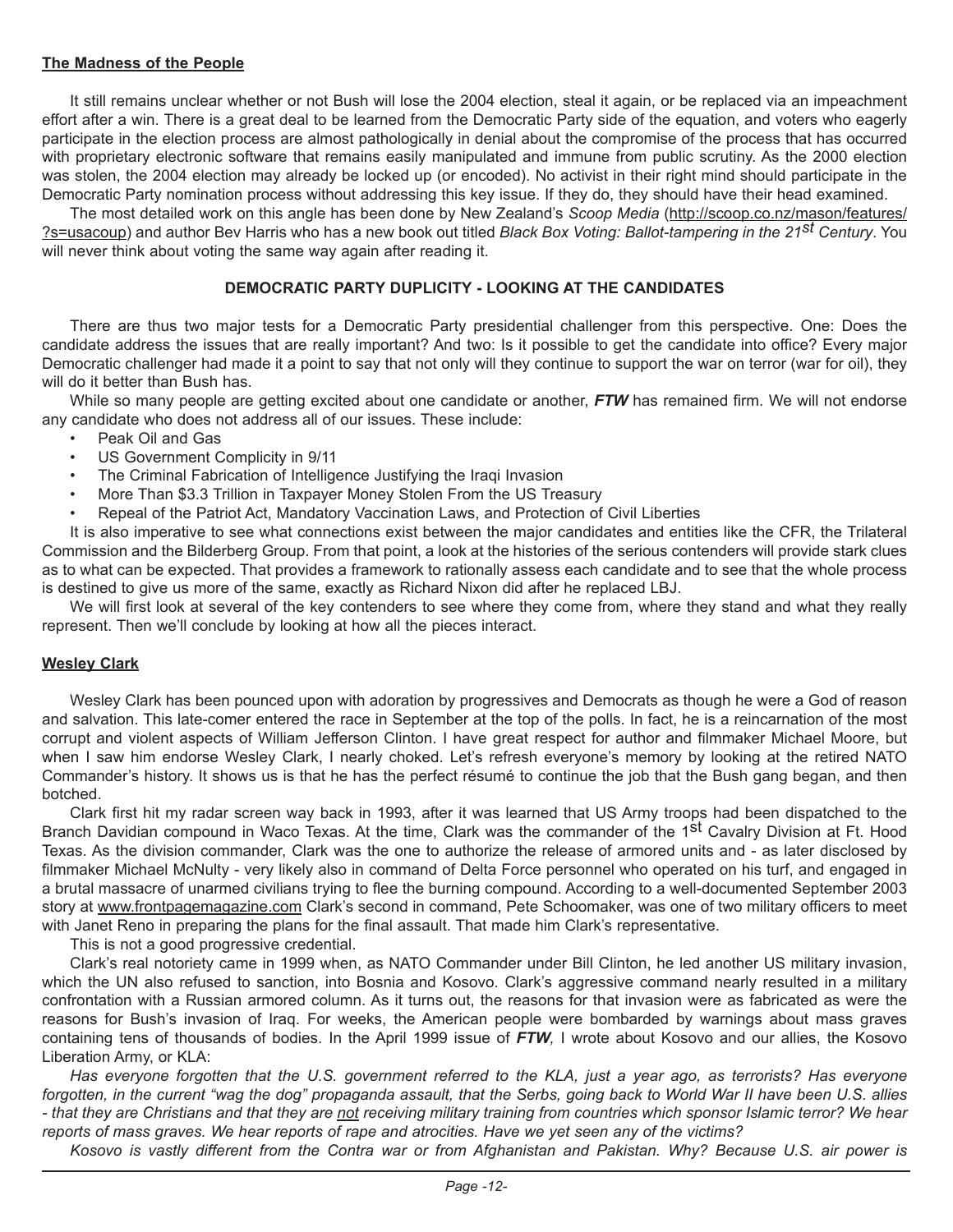*overwhelmingly committed at the outset. Because the "Mighty Wurlitzer" of American media is feeding on the hapless plight of helpless victims on a scale akin to Wm. Randolph Hearst's coverage of the sinking of the Maine in Havana Harbor...*

*The only difference now is that the quick and cheap capital and funding mechanism of the drug trade has replaced the much more time consuming process of investment and extraction of war costs from a producing economy. The fact is that the entire world economy and political decision making machinery is now hooked on drugs. To me, that is a sure sign that the economic models operating at the end of the 20th century are about as adaptable as the dinosaurs were when the asteroid hit.* 

There were no weapons of mass destruction in Iraq, and there were no mass graves holding tens of thousands of bodies ever found in Kosovo. Yet, as we documented in 1999 using reports from *Jane's Intelligence Weekly* and *The Christian Science Monitor*, in the process of conducting that war Clark made safe the KLA's control over 70% of the heroin reaching Western Europe.

#### [http://www.fromthewilderness.com/free/regional/KLA1.html]

Another parallel to the post-9/11 world is that, under US rule, Afghanistan has again become the number-one producer of opium in the world, estimated at 75% of world supply, all under CIA control. Afghanistan is the source of the heroin that is being smuggled through the Balkans into Western Europe (and all over the world) to this day. And, Osama bin Laden had Al Qaeda personnel training the KLA with US permission.

As Professor Michel Chossudovsky of the University of Ottawa reported in June 2002 in his publication *Global Outlook*:

The U.S. Congress has documented in detail, the links of AI Qaeda to agencies of the U.S. government during the civil *war in Bosnia-Herzegovina, as well as in Kosovo.3 More recently in Macedonia, barely a few months before September 11, U.S. military advisers were mingling with Mujahideen mercenaries financed by Al Qaeda. Both groups were fighting under the auspices of the Kosovo Liberation Army (KLA), within the same terrorist paramilitary formation.4*

It is absurd to think that the Al Qaeda operatives in Kosovo were there without Clark's knowledge or that he did not control their interactions with US military.

In June of 2000, I was stunned to see an announcement in the *Arkansas Democrat-Gazette* that a retiring Wesley Clark was going to go to work for billionaire investment banker and Presidential kingmaker Jackson Stephens in Little Rock. This set off alarm bells that Clark was someone to watch. In his current campaign literature, Clark lists his profession as an investment banker. And he is still employed by Stephens.

Stephens was the man who gave a down-and-out Bill Clinton a \$2 million loan to jumpstart an ailing presidential campaign in 1992. There is also a glowing photograph of Stephens with a young George W. Bush in the brilliant expose of the drug money laundering and covert operations bank BCCI, *False Profits.* Several BCCI players, including Saudi banker Khalid bin Mahfouz, have been directly tied to the financing of Al Qaeda.

A search of the **FTW** web site shows that I have written about Stephens - Jimmy Carter's roommate at Annapolis -- six times. Stephens' firm Systematics, which has since gone through two name changes to become Axciom, was deeply connected to the PROMIS software scandal, the Worthen Bank, the Lippo Group, and subsequently through a 2001 *FTW* investigation to drug money laundering out of the Mena Regional Intermountain Airport in Arkansas. In that investigation, looking into the apparent release from US prison of Medellin Cartel co-founder Carlos Lehder, we found that one of Stephens' subsidiaries, Beverly Enterprises, had been connected to a suspected money laundering operation involving bearer bonds sold by Bill Clinton's Arkansas Development Financial Authority, sold by Stephens Inc, and underwritten by the insurance giant AIG and Goldman Sachs.

Please See:

http://www.fromthewilderness.com/free/ciadrugs/gray\_money.html

http://www.fromthewilderness.com/free/ciadrugs/part\_2.html

On Oct. 7, Wesley Clark's campaign manager, Donny Fowler, resigned suddenly -- according to a *CNN* story the following day -- because his authority had been usurped by two insiders from Clinton's 1992 campaign. That Bill Clinton would turn up all over the Clark campaign is no surprise. The day before announcing his candidacy, Clark received an endorsement from Harlem Congressman Charlie Rangel. Rangel, a black Democrat, is closely tied to the Clinton machine. Clinton maintains an office in Harlem. That being said, what has Wesley Clark ever done to endear himself to black voters? What was Rangel thinking?

Bill Clinton is a member of the Bilderberg Group, The Trilateral Commission and the Council on Foreign Relations. Clark is a member of the CFR.

Wesley Clark is also one of two presidential candidates to have "discovered" his Jewish ancestry in an election year. The September 26 issue of *The Jewish Forward* revealed that Clark was the son of a Jewish lawyer from New York named Kanne. After his father's death when Clark was four, Clark was taken to Arkansas by a Southern Baptist mother and raised as a Baptist. According to the story, Clark did not discover his Jewish ancestry until he was in his twenties. The *Forward* story is the firstknown public disclosure of this ancestry.

And, last but not least, Wesley Clark has a business relationship with George Soros. According to Heather Cottin's excellent deconstruction of Soros (above) Clark sits on the board of Soros' International Crisis Group (ICG) with the likes of Zbigniew Brzezinski and Richard Allen, former Reagan National Security Advisor.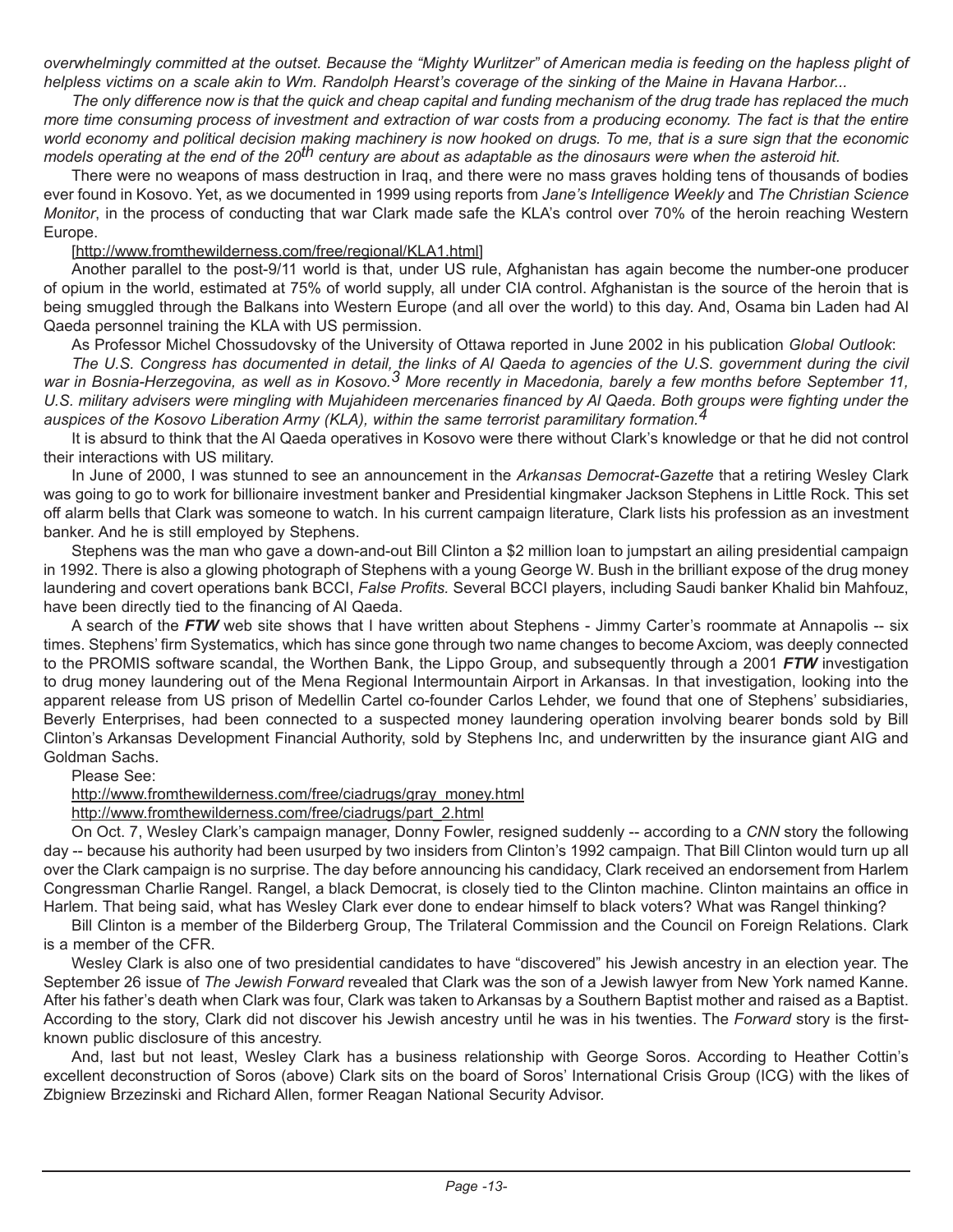#### **Howard Dean**

Just a few short months ago this Yale graduate, medical doctor and former Vermont Governor was the talk of the town. He won a "Hollywood" Internet primary sponsored by MoveOn, ahead of Dennis Kucinich, and jumped to the head of the pack by out-fundraising his opponents. All this without really having taken a hard stand on anything except his opposition to the Iraqi invasion and Bush tax cuts. While we can find no record that Dean is a member of the CFR, Trilateral Commission or the Bilderberg Group (a good thing), we can also find no record that Dean has really bitten on the issues that matter. His touted anti-war stance places him squarely in the position of saying, "I would never have done it" but he has not put himself in the hard position of saying, "Here's how I will undo it." Instead, this supporter of NAFTA, GATT and globalization, committed to protecting our troops on the ground and American interests abroad, has very likely toed the line. But there are signs that he may be someone the elites regard as not sufficiently controllable.

Dean made the sparks fly by stating that the US should act as an "honest broker" in the Mideast peace process. His late September statement evoked a wide response from Democrats like Joe Lieberman and John Kerry that forced him to "clarify" a rational position that harkened back to US policies that were less pro-Israel, and which resulted in far less violence in the region.

Still, Dean won't take a stand on civil liberties except to say that there are some "glitches" in post-9/11 laws. He has no position on Peak Oil and has said nothing about 9/11.

He poses a threat to the establishment because he is an outsider who hasn't been sufficiently harnessed to know what directions he would or would not take if elected. But what's most important about Howard Dean is that he is already fading some in the polls, thanks to Wesley Clark, and even candidates like Dennis Kucinich. Dean appears to be the target of a "spike" effort from many different directions. Still he has not taken on the issues of real importance to *FTW* readers and the world as a whole. Time will tell if his fundraising skill and internet-driven organization will last beyond next spring.

#### **John Kerry**

John Kerry remains the big dog in the race. A decorated Vietnam War hero, the four-term Massachusetts Senator is a member of both the CFR and the secret Skull and Bones fraternity at Yale that also claims Bush I and Bush II as members.

A *Boston Globe* article on February 2, 2003 revealed that John Kerry's Grandfather Fritz Kohn, who committed suicide, was Jewish. According to the story, it was the *Globe* itself that had made this fact known to the Senator by presenting him with a 1921 article disclosing the relationship to Kerry's father. Suddenly Kerry, a practicing Catholic, had the best of both worlds: Boston Irish-Catholic heritage and Jewish blood.

I have a long history with Kerry. Back in 1986, 1987, and 1988, I was in contact with his office and his chief of staff Jonathan Winer on a number of occasions about CIA drug trafficking. They eagerly asked for any material I could send them and gave me a direct line. It was one of my most bitter lessons about how hot issues are controlled. Kerry, in charge of the potentially explosive Iran-Contra drug hearings succeeded in producing a 1,200-page record that was a treasure trove of information for researchers, but absolutely useless in unraveling a corruption that controls the US government to this day. What lies buried in those pages was enough to have turned the American political system inside out. In the end, its greatest usefulness was as a benchmark against which to compare the CIA's investigation of itself after the 1996 *Dark Alliance* stories and hard revelations of CIA connections to cocaine smuggling that Kerry knew all about anyway. Those of us close to the issue took the lemons Kerry had left us and made lemonade, as we forced the CIA Inspector General to reconcile his 1998 report with what we already knew was in Kerry's.

And still - as intended - nothing changed. John Kerry had successfully contained what was, up to that time, the biggest scandal in American history.

Wealthy in his own right, Kerry's fortune has been reinforced by the wealth of his wife (heir to the Heinz food fortune), estimated by the Associated Press at \$550 million. This is old money and deeply rooted in establishment politics.

A key sign that Kerry might be the anointed one came for me when George W. Bush's chief counter-terrorism adviser Rand Beers resigned in a dramatic moment last June, in protest over Bush's handling of the war on terror and his headlong rush into Iraq. Beers immediately became Kerry's senior foreign policy advisor, as Kerry continued to state that he would improve on and expand the war on terror. Beers' protestations concealed what I considered to be a much more sinister objective, the placement of a key, hands-on operative to manage a smooth transition of power and a continuation of secret policy. Beers, who had served in national security roles for three Republican administrations, was the man who had replaced Lt. Col. Oliver North after North was fired in 1987 during the Iran-Contra scandal.

Although Beers is not listed as a CFR member he was a key contributor, and acknowledged in a 1996 CFR report "Making Intelligence Smarter" produced by a CFR panel headed by AIG Chairman Maurice "Hank" Greenberg. *Narconews* publisher Al Giordano refers to Beers as a "CFR type". One thing is certain, Rand Beers committed perjury right after 9/11 by testifying before Congress that Colombian and Ecuadorian rebels had links to Al Qaeda. He got caught and had to go back and amend his testimony and retract the statement. Sound familiar? Giordano caught that and actually published Beers' retraction under oath at

http://www.narconews.com/beersperjury1.html.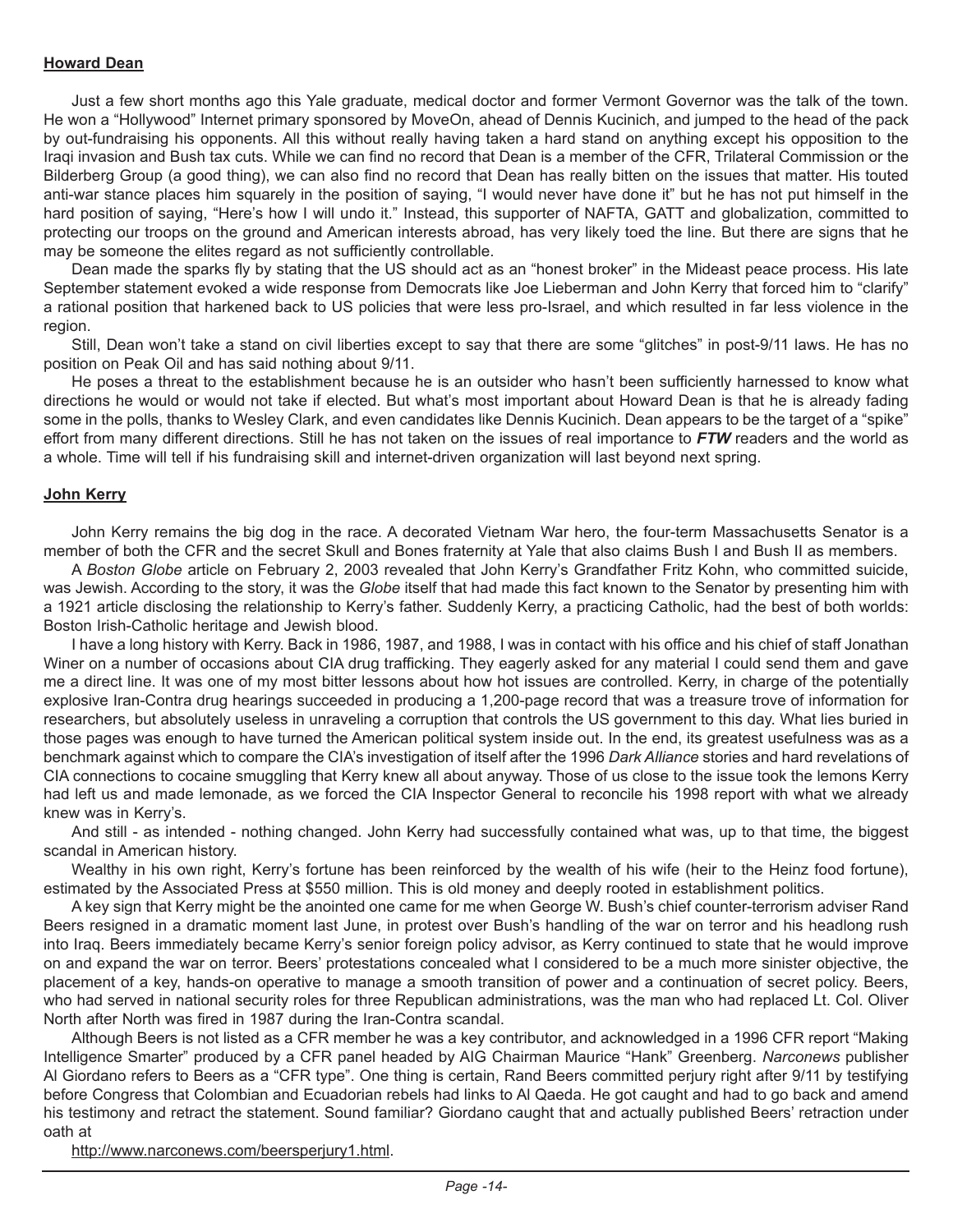Kerry's energy stance is that the US needs to become energy independent, a physical impossibility, and he has paid lip service to biomass, solar and ethanol. Ethanol is a scientific joke that takes more energy to produce than it yields and would require most of the arable land mass of the United States to replace even a part of our oil consumption. Ethanol is a government subsidized handout to major corporations like Archer, Daniels, Midland.

Like all of the Democratic challengers, Kerry has been quick to jump on the bandwagon of cooked Iraqi intelligence and the Plame leaks. But he won't go near 9/11, stating instead, that if he were president he would "really" prosecute the war on terror, (i.e. go after Saudi Arabia, etc.).

#### **Joe Lieberman**

He's been almost a better Neocon than some of the Neocons. A staunch advocate of the war on terror, supporter of the Patriot Act and Homeland Security, an advocate of the Iraqi invasion since shortly after 9/11, Joe Lieberman is a joke. He also doesn't stand much of a chance in the next election, cursed by the fact that he is the only real Jewish candidate in the field and marked as a "loser" after the last presidential election. *FTW* would have wholeheartedly supported another Jewish candidate for President, Paul Wellstone, but he's dead. Wellstone would have stayed straight and true on the key issues, and also avoided the rampant criminality of the Clinton machine.

A Lieberman nomination would come from beyond left field.

#### **Dennis Kucinich**

It's easy to like Dennis Kucinich. His office has received FTW for several years now. He is the only Democratic challenger to have really addressed any of our issues. The three he has addressed are Iraq -- the fraudulent intelligence leading to the invasion, his clear and unequivocal opposition to it, and his call for a US withdrawal; the Patriot Act, which he wants to repeal; and \$1 trillion of the missing money from the US Department of Defense. He also bravely stated that the Iraqi invasion was all about oil more than two weeks before the invasion began.

But he has not spoken of Peak Oil and Gas, nor has he made any effort to pursue the glaring unanswered questions of 9/11.

Kucinich is not a member of the CFR, the Trilateral Commission or the Bilderberg Group. He has a record of paying a price to stand up for the people in his battle with Cleveland power companies when he was mayor. He speaks with a spiritual - as opposed to religious - awareness and he has a record that says he won't do what it is certain the other candidates will do, namely pursue the war for oil and prolong the Iraqi and Afghan occupations. However, that does not say that he will do what needs to be done proactively.

I have been close to Presidential campaigns and I am not seduced easily. In 1992, as the LA County Press spokesman for the Ross Perot campaign, my dedication and involvement earned me a story in the June 22, 1992 issue of *PEOPLE* Magazine. And Ross Perot got one place where Kucinich may never get -- ahead of the front-runners from both parties in the polls. It was also easy to like Perot. He had spoken out on issues that were important to me: CIA drug trafficking and the Vietnam-era POWs, and MIAs. I had written to him and he had called me twice. But once inside that campaign, I learned the bitter lesson that Perot had no intention of winning, and that his campaign had been infiltrated by some very slick operatives who could have cared less about the American people. I hold both Perot and the outside handlers accountable.

No presidential candidate can separate himself from people inside his campaign who can control, contain and maneuver him away from issues that the elites don't want discussed. Dennis Kucinich is no exception. One test is to see whether the candidate himself speaks the clear message or whether he equivocates. Does he "get" it when his lips move, and does he also "speak" it?

On September 21<sup>st,</sup> I went to a private fund raising event for Kucinich in Los Angeles, where I wanted to see Kucinich in person. On my arrival, I encountered many activists I had known for years. When Kucinich arrived I was quickly introduced and got all of twenty seconds to speak with him in private, not enough to accomplish anything, but as much time as anyone else got. *FTW* was, however, on the map and as actor/activist Ed Begley, Jr. introduced Kucinich, he mentioned *FTW's* efforts at tracking missing money from the system. I smiled because we were electronically wired through the Internet to more than 1,000 homes around the country.

Kucinich's remarks to the crowd of 200 were inspirational but vague; committed to peace and ethics, opposed to the war, focused on ethics, but lacking in any mention of *FTW's* key hot buttons, the issues which are really driving world events. I got the clear impression in my gut that Kucinich was a good man, but something felt missing. Fund-raising speeches like this are not traditionally ones where major policy points are made. He was entitled to another chance.

After his talk, Kucinich opened up for questions. I was called on second. I could have thrown him a tough one about 9/11, an issue which he has not addressed in any detail, but I didn't. It was his turf, his game. I asked him as President how he would recover the more than \$3 trillion missing from the Department of Defense. He stated that he was aware of only \$1.1 trillion missing from the Pentagon in FY 1999 - not a good sign. He was apparently not aware that CBS News and Donald Rumsfeld himself had admitted that another \$2.3 trillion had gone missing in FY 2000. As quickly as he fielded the question, Kucinich diverted his answer away from missing money to the bloated defense budget, and how he would drastically cut defense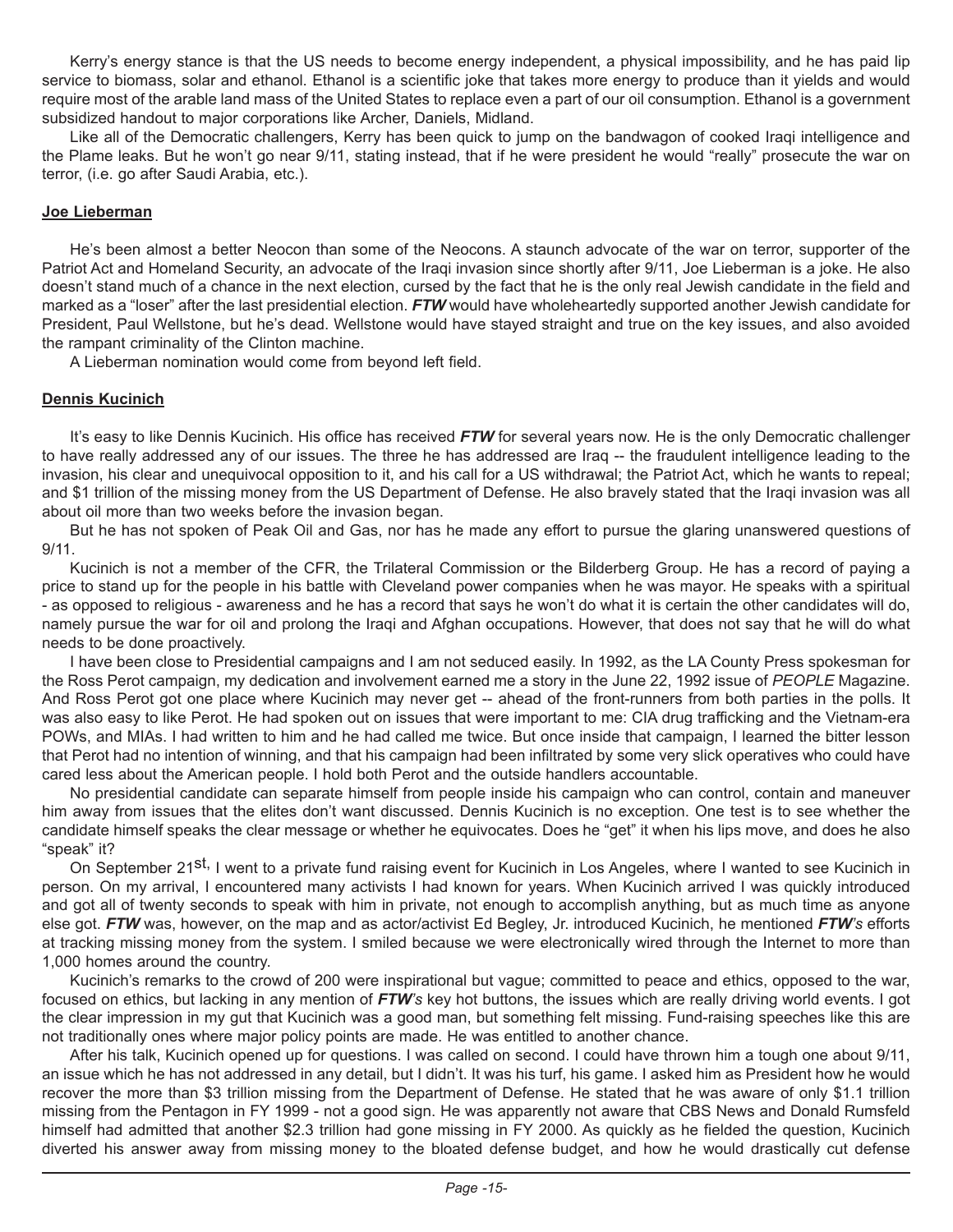spending and put the money into a Department of Peace. Standard fare for him.

Wait a second, Dennis...more than three trillion dollars of my money has been stolen. I want you to get it back! The American people need that money!

I left the event not convinced and certainly not seduced. I, and the American people, have been jilted too many times, and there are other reasons why I worry about his campaign and what his advisors allow him to say and not say. I looked for the *Braveheart* and didn't see it, and there are reasons to suspect that, if it is truly there, it will never be allowed to surface.

#### **Sheehan**

There is a man occupying a pivotal position in Dennis Kucinich's campaign that I am extremely leery of. And, so it seems, are some other Kucinich supporters.

In more intimate circles, my distrust of attorney Daniel Sheehan is well known. I have not made much of an issue of it, because Sheehan can get blown out of proportion. There are "attack poodles" who defend him at every turn. Sheehan is the man who literally destroyed two of the best and biggest lawsuits connected to CIA drug dealing in history: the Christic Institute lawsuit in the 1980s and a civil suit arising from the murder of Marine Col. James Sabow at El Toro Marine Air Station after Sabow had discovered CIA-connected C-130s flying tons of cocaine onto his base in 1990 and 1991. As it turns out, the cases ultimately connected with each other, and what happened in both cases is remarkably consistent. As lead attorney, Sheehan raised hundreds of thousands of dollars from victims and activists (Christic) and from the Sabow family, only to drag litigation out over a period of years and, through egregious legal conduct, destroy suits that could have changed the course of history. The Christic suit was "dismissed with prejudice" meaning that it could never be filed again by another attorney.

Rather than describe these cases and Sheehan's conduct in detail, I will rely on the excellent work of investigative reporter Nick Schou of *The Orange County Weekly* who has reported on Sheehan for years. An excellent history of Sheehan's record is contained in a February 2000 story by Schou located at http://www.ocweekly.com/ink/00/24/news-schou.php.

Schou wrote:

*Sheehan had failed to report* [in the Sabow case] *that the Christic Institute had been fined more than \$1 million by a federal judge in Miami. According to the government's motion, the judge fined Sheehan after he submitted "an affidavit with unknown, nonexistent, deceased sources," using a "deceptive style used to mask its shortcomings..." Sheehan appealed King's ruling, lost, and was ordered to pay the legal fees for the defendants: \$1,034,381.35...*

*... Honey* [the Christic plaintiff]*, now the peace and security program director for the Institute for Policy Studies, a Washington, D.C.-based think tank, told the Weekly that Sheehan single-handedly ruined the La Penca [Christic] case.* 

*"Sheehan's a lousy, lousy lawyer," she said. "None of the good legal work was done by him." Honey stated that she has unsuccessfully tried to get Sheehan disbarred as an attorney and has even sued him to recover investigative material and other records from the unsuccessful lawsuit. "After we found out about the Sandinista connection, we realized we had wasted millions of dollars and a decade with Sheehan," Honey concluded.*

The great irony, still recited as a pro-Sheehan catechism today by many of his supporters, is that the allegations made by Sheehan in the case were subsequently corroborated, almost in their entirety, in hearings chaired by none other than John Kerry. What the Sheehan supporters fail to realize is that it was Sheehan's legal conduct, not the facts, that got the Christic case dismissed.

What makes the case of Col. James Sabow so tragic is that not only was he obviously murdered (all sides agreed that he had aspirated blood in his lungs and a skull fracture from a source other than a self-inflicted shotgun wound), but a man with an impeccable record and real honor was betrayed by those who claimed to be friends. When Sabow tried to expose the drug smuggling, connected to Iran-Contra operations, the Marine Corps charged him with using military aircraft to transport golf clubs, speakers and wall decorations for his son, who was attending college in the Pacific Northwest. And for that, the Marines claim a devout Catholic committed suicide. Then Dan Sheehan showed up and took the case for the family.

I will never forget a night in Washington, DC in 1995 when Sheehan's chief investigator, Gene Wheaton (who also worked on the Christic case), presented Sabow's brother, Dr. David Sabow, at a small discussion group headed by veteran White House correspondent Sarah McClendon. As Wheaton paraded Sabow and made his presentation -- saying that the case under appeal by Sheehan would bring the government down -- there were snickers from a senior congressional staffer, a former CIA analyst, and me that another victim was about to be fleeced and have his case destroyed. It took five more years and more than \$100,000 of Dave Sabow's money, but that is exactly what happened.

Nick Schou's analysis of Sheehan's handling of the Sabow case revealed that:

*Witness testimony that might have shown Marine Corps officers lied to the Sabows about their official investigation into the death was either excluded by the court as irrelevant or was obscured by Sheehan's habit of asking interminable, speculative and, in some cases, unintelligible questions. Indeed, toward the end of the six-day trial, the government's lawyers needed only to look as if they might object to Sheehan's questions--to lean forward, look annoyed or raise a hand--and Stotler would stop him.*

*The increasingly testy Stotler occasionally challenged Sheehan's skills as a lawyer, at one point observing, "Counsel, that*  is literally the worst question I have ever heard in my life." When Sheehan repeatedly pressed NCIS agent Mike Barrett about *the quality of the Navy's original death investigation, Stotler intervened again. "That has nothing to do with this case," she told*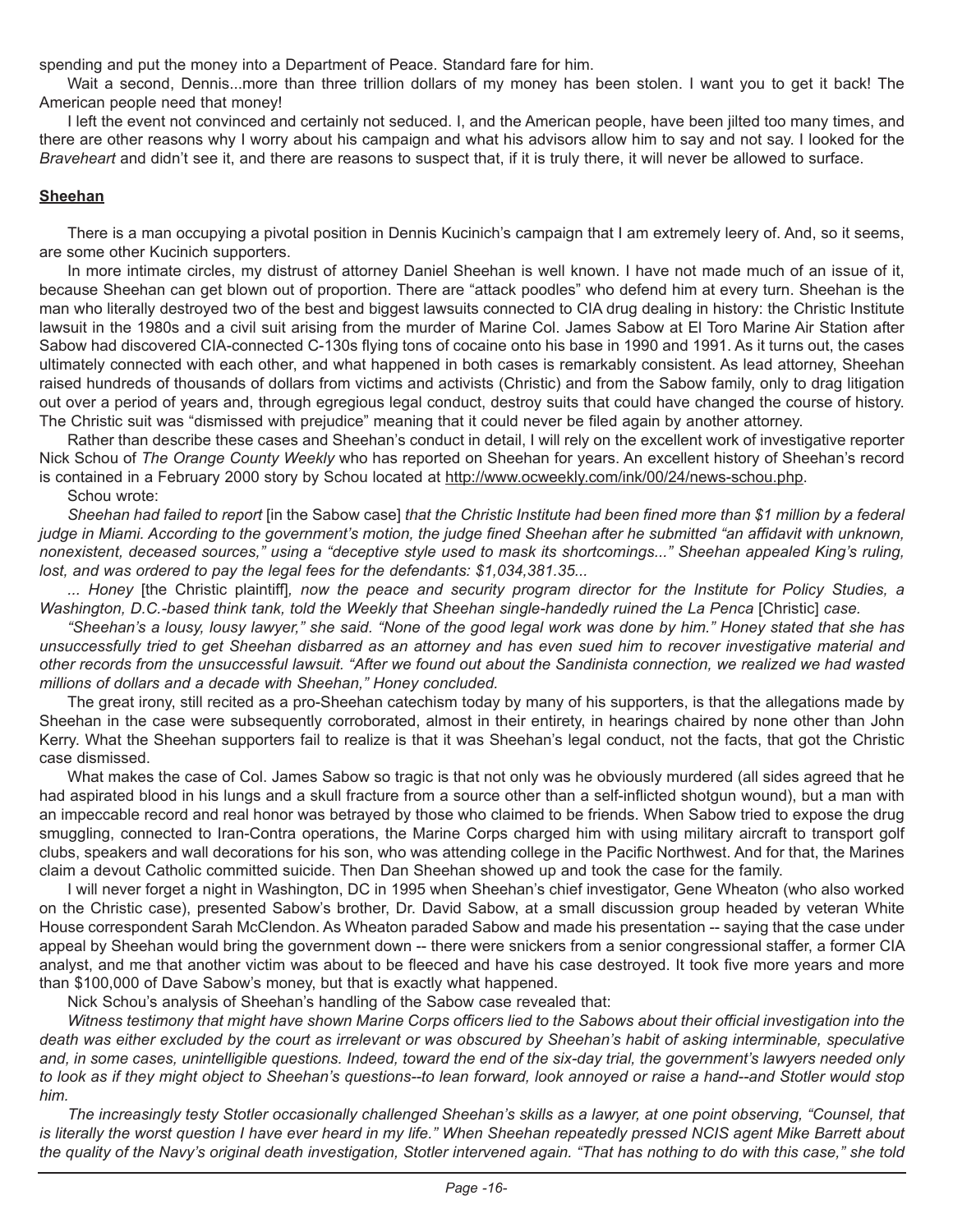*Sheehan. "Do you have any other questions for this witness?"*

*On the fifth day, the Justice Department asked Stotler to end the trial; the plaintiffs had called all their witnesses and hadn't proved a thing, the government attorneys argued. Stotler said she would consider it; 24 hours later, on the afternoon of Jan. 27, it was clear that she had had enough. "I am prepared to grant the defense's motion. I don't need to hear any further testimony at this point," she announced with finality, just moments before Adams was supposed to take the stand. "It's pretty apparent that, looking only at the plaintiff's testimony, their allegations have not been met by the evidence."*

*Sheehan hadn't just failed to prove a vast conspiracy involving drug running, covert flights and murder. He had also failed to prove the government acted maliciously in a death investigation...*

*While the OIG said it found no evidence to support the conclusion that Sabow was murdered, Sheehan's lawsuit contains what purports to be unassailable direct eyewitness testimony showing that Sabow was murdered. That allegation is based on the claims of "Mr. X," whom Dr. Sabow identified as an ex-Marine Corps official, now a law-enforcement officer somewhere in the southwestern United States. Sheehan refused to identify Mr. X or produce him for interviews either with military investigators or the media...*

James Sabow *was* murdered. Mr. X was never necessary to prove that, and he should never have been brought up. The physical evidence does it. Among other loose ends, all fingerprints had been wiped from the shotgun that killed Sabow. Several police forensics experts said that it would have been impossible for Sabow to not have left his fingerprints on the weapon he used to kill himself.

But when Sheehan introduced a Mr. X, and couldn't follow simple legal procedure, the case fell, in part, because he couldn't produce the witness that he himself had brought up. Sound familiar? The Sheehan case rested on the premise that the Marine Corps had been rude to the Sabow family. It did not even address the wrongful death, which, according to legal experts interviewed by *FTW,* was outside the bounds of the so-called Feres Doctrine that basically says that soldiers are military property. I was surprised to learn, just a few weeks ago, that the indefatigable David had succeeded in getting a member of Congress to take a new look at the case from a different tack. In a September 5th 2003 interview, Sabow told *The Orange County Weekly*, "Now I believe that all the people who warned me about (Sheehan) were correct. I think there was a lot of duplicity involved. I don't lose any sleep over using the people that offered to help me, but I am disappointed in their character." The full story is at: http://www.ocweekly.com/ink/04/01/news-schou.php.

Richard Scheck is a political activist and researcher who was a classmate of Sheehan's at Harvard Law. He has long known of concerns about Sheehan. Six months ago, this writer provided Scheck with a copy of the Schou article and asked him to pass it up in the campaign for comment.

Scheck was a volunteer for the Kucinich team when he saw that Sheehan was positioning himself to play a major role in developing policy and strategy for Kucinich. He spoke personally with the Congressman, as well as several high-level aides, in an attempt to have a potential problem dealt with at the earliest possible moment.

"Dennis and his team are six months late in addressing this. I alerted them back in March and was ignored," Scheck told *FTW*.

Scheck wrote an internal memo to a senior campaign staffer regarding Sheehan's January speech in Ashland, Oregon in which, "Sheehan told the audience he hoped Dennis would run and that Danny intended to have Dennis include the platform Danny was developing at his new institute in Boston called the Center for the Study of Alternative World Views."

He told *FTW*, "The day after I spoke to Kucinich and sent this memo, I saw Dennis embrace Danny and speak with him at the big fund-raiser held in Marin at the beginning of his presidential campaign."

Scheck adds, "My clear sense is that Danny and his wife are playing a major role in the Kucinich campaign. Danny personally told me back in March he was planning a 10-state strategy. I recently learned from a source within the campaign that Sarah [Sheehan's wife] was deeply involved."

Aris Anagnos of Los Angeles is a pillar of the activist, pro-peace community and another staunch Kucinich supporter. A past president of Americans for Democratic Action, founder of L.A.'s Peace Center, and key supporter of the Office of the Americas, Anagnos was also a major supporter of the Christic Institute lawsuit. In an Oct 13th interview with *FTW*, Anagnos indicated that he was aware of the role Sheehan was playing in the Kucinich campaign and had "expressed his feelings inside the campaign".

He told *FTW*, "In the early 1990s, when the Christic ruling came up for appeal, Sheehan needed to post a bond to get it going. I put up a bond of almost a million and a half dollars to do that. When the appeal failed, the court said ëpay up'. I asked Sheehan, who had a large mailing list of people who knew that the allegations had been validated [by the Kerry hearings], if he would send out a letter asking them to help bear the burden. One person should not have to do it. He refused to do it. I had to pay up and I nearly went bankrupt. But I don't hold him responsible for the failure of the lawsuit."

*FTW* then asked Anagnos if he was aware of the fact that the Christic suit had been dismissed because of Sheehan's flawed affidavit using deceased and "non-existent" witnesses. I also asked if Anagnos was aware that the appeal had been thrown out because the trial court's ruling had been a dismissal with prejudice because of misconduct and that the money was a fine (as reported by Schou) and not a bond. To both questions Anagnos said, "I wasn't aware of that. I didn't know that." Anagnos was also not familiar with the Sabow case, even though it had been positively featured in two segments of a *CBS* News program anchored by Connie Chung.

Throughout the course of the Christic suit, Daniel Sheehan compiled a mailing list of supporters who donated hundreds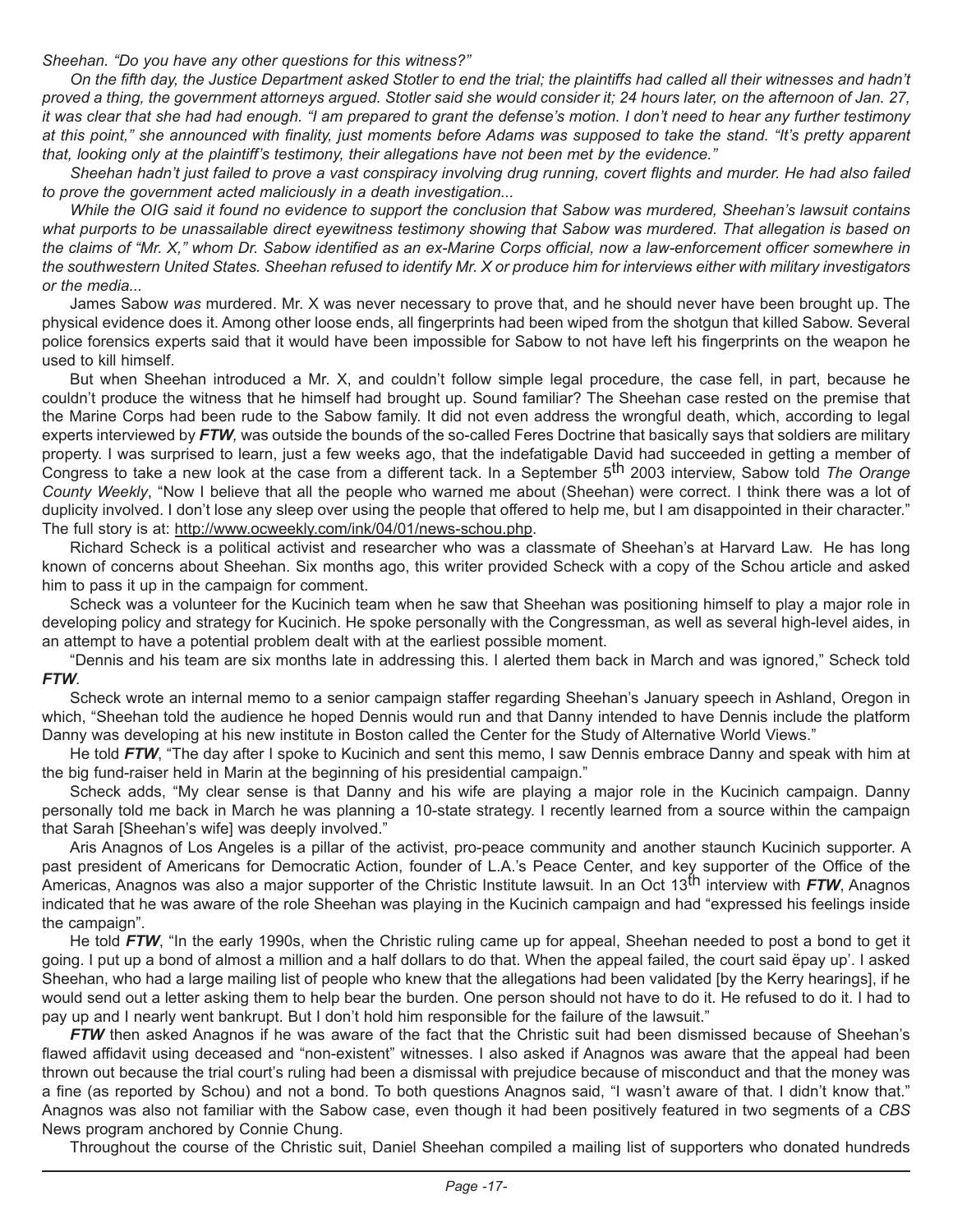of thousands (if not millions) of dollars to support the case. In politics, such a mailing list is gold. Ask Bill Clinton about how important such lists are. A question that arises is, did Sheehan protect his donor list by having only one man pay the bill for his arguable legal malpractice?

There is something else that is remarkably consistent about Daniel Sheehan's behavior. He has a record of telling people what not to say.

I spoke with him in 1986 during the Christic trial well before the dismissal, and offered him my first-hand observations and records alleging CIA involvement in drug dealing. He was not interested, and he encouraged me to forget about it. He promised to contact me again and obtain my records, but he never called. I called back and left several messages. He refused to respond.

In 1992, during the Perot campaign, while I was serving as LA Press spokesman, I was told by Perot insiders that Sheehan had been communicating with Perot, and urging him to remain silent about POW and CIA-drug issues. One Perot staffer confirmed to me that Perot had recently met with or spoken to Sheehan on more than one occasion.

In 1996, just days after I had confronted CIA Director John Deutch at Locke High School with hard evidence of CIA drug trafficking (including names of CIA operations), Sheehan drove to my residence in Sylmar, California and spent three hours trying to persuade me to give up the whole issue and get on with my life. My efforts, he told me, were futile.

In January of 1997, at a large Los Angeles demonstration focusing on CIA-drug trafficking after a series of stories in *The San Jose Mercury*, Sheehan showed up with David Sabow, who was going to address an eager audience about proof that the CIA was involved in smuggling cocaine. Sheehan dogged Sabow's every step, and Sabow told me, "I have to clear everything I say with Danny. I just can't say that we know that the CIA was dealing drugs." Sabow's statement to the crowd was tepid, to say the least.

Is Sheehan having the same effect on Dennis Kucinich?

Decorated Vietnam veteran and lawyer Gary Eitel served as a special federal prosecutor in a case that looked into the CIA's diversion of C-130 Hercules aircraft into the hands of private companies who were operating as CIA contractors or proprietaries. These were the same C-130s that flew into Jim Sabow's life. Eitel's investigation and prosecution, unlike Sheehan's, resulted in two felony convictions and other civil remedies. Eitel indirectly provided some pro bono work to the Sabow family. He told them that the way to prove their case was to find the refueling records that would identify the El Toro planes as the same ones he had already proven had been maneuvered through the Forest Service by the government. According to Eitel, as soon as this information was passed to Sheehan's investigator, it was discovered that the records had been destroyed.

*FTW's* 1998 investigation of the CIA's diversion of twenty-eight C-130s is located at

http://fromthewilderness.com/free/pandora/forest\_service\_c130s.html.

Eitel then seemed to raise a question that is on many people's minds. "When Danny Sheehan comes into any case, like he did with Christic, the case comes unglued. The team that prosecuted those cases couldn't have done a better job for the other side if they had been working for them."

A common assessment by those sympathetic to Sheehan is that his legal failures are the result of incompetence. However, another perspective could be offered: Namely that Sheehan is extremely competent at diffusing any case or issues - maybe even candidates -- that are potentially devastating to government covert operations. Eitel observed, "Sheehan was right there in the middle of all of it and he could have unraveled it right back to Southern Air Transport, [Bill] Casey and Richard Secord from the Sabow case. Instead it all went away when Sheehan turned a wrongful death case into a being rude case, and then blew that one."

One more thing should be said about Danny Sheehan. I received a confirmation in 2000 that Daniel Sheehan had served as the executive director of the Rockefeller/Michael Milken-funded State of the World Forum in San Francisco. The Rockefellers are, of course, the creator-founders of both the Council on Foreign Relations and the Trilateral Commission.

*FTW* solicited comment on Sheehan's role in the Kucinich campaign from three separate high-level campaign officials. As of press time for this article, that request has been neither acknowledged nor responded to.

#### **SO NOW WHAT?**

As for the remainder of the democratic challengers: Dick Gephardt (CFR), Al Sharpton, John Edwards, Carol Mosely Braun and the rest, they are not likely to rise from the pack and have no broad-based appeal. We will not have a clear picture of who the anointed one is until after the closure of filings for the New Hampshire primary, and most likely not until early next spring. But rest assured that whoever emerges will not have been chosen by the people. That is because the people are not doing what needs to be done to change the system. Instead, they are willfully lining up to play a game that has been set out for them, and one that is rigged, rather than insisting that they play their own game.

With regard to the \$87 billion requested by Bush to fund the occupation, Lieberman and Gephardt have said they will vote for it while Kucinich, Dean, Kerry, Clark and Edwards have said that they will (would) not vote for it without changes to the Bush tax cut program. Dean and Clark have a free ride on this one. They can't vote. And for the rest, the measure may pass anyway, making their opposition symbolic more than real.

At present, it looks to me like Wesley Clark carries a lot of baggage. The Republican Clinton haters must be salivating in the wings for Clark to become the nominee. But they have a problem with Clark they didn't have with Bill Clinton. They went after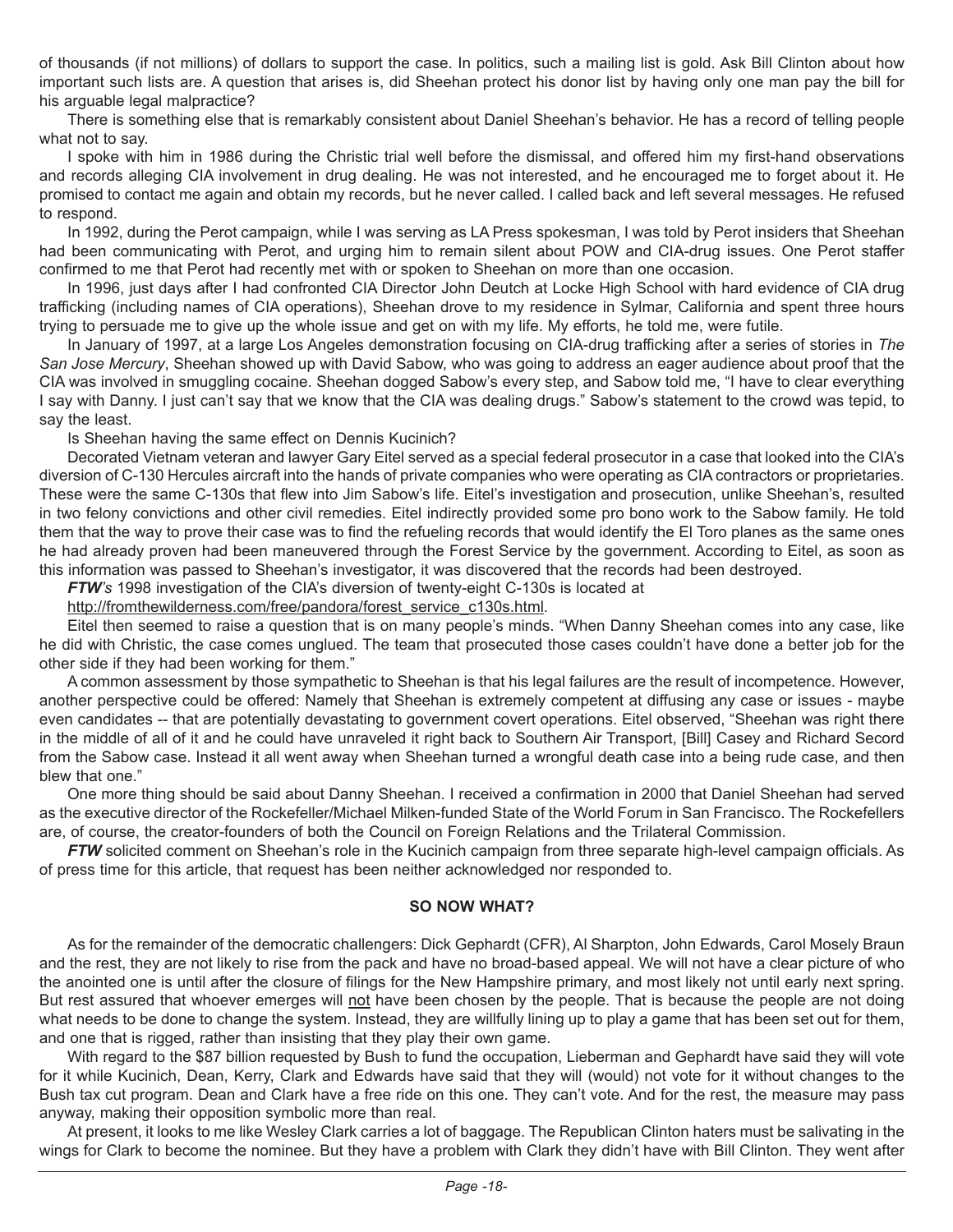Clinton on sexual misconduct because his more serious crimes involved both political parties and mutually assured destruction. Still, Clark would become, by virtue of his presidential bid, the perfect Secretary of Defense in a John Kerry administration, or a second Bush Administration.

For the present, Clark's appearance on the stage as an "early-peaker" seems to have had the intended result of slowing down Howard Dean. This has been noted by a number of political observers. Again, barring some miracles, we think it is unlikely that Clark will make it to the finish line as the nominee. And it is also not likely that in these perilous times, so dominated by international affairs, that a Washington outsider with no experience on that stage could be sold as the one worthy of "voter confidence". It is most unlikely that an outside Governor could reach the White House the way Jimmy Carter (Trilateral, CFR) or Bill Clinton did.

With all of that being said, we still come back to the question of whether the 2004 election will even be a trustworthy process at all.

#### **TERMINATING DEMOCRACY**

For months, now I have been hammered by readers who have wanted me to say something about the California recall. OK, here it is.

The California recall was a trial run for the rigged use of electronic software in the 2004 election, and further exploitation of coming energy shortages. The race was called just one minute after the polls closed even though electronic software was not used in six counties including Los Angeles County. And no one in the major press has raised a peep about it. Yet, within days, a few intrepid researchers were able to find indications of vote tampering on the proprietary Diebold machines used in many California counties. In an outrageous conflict with the public interest, Diebold CEO Walden O'Dell told Ohio Republicans this August that he was "committed to helping Ohio deliver its electoral votes to the president next year." Even the BBC on October  $8<sup>th</sup>$ , noted that Diebold and other systems used in California and elsewhere left the door wide open for tampering:

http://news.bbc.co.uk/1/hi/world/americas/3169706.stm. *The Sydney Morning Herald* in Australia reported on October 8th what Americans, and especially Californians were never told: that the electronic systems were "as flawed as chads."

Excellent background research on what appears to be rampant and overtly criminal behavior by Diebold can be found at the following web sites:

http://www.blackboxvoting.org/

http://www.rense.com/general42/dieboldmachinesyield.htm

http://www.equalccw.com/liebold.html

Diebold is only one of many firms making voting software, and all of it seems have problems. Republican Senator Chuck Hagel of Nebraska ought to know. He used to chair a company, American Information Systems, which owns the largest company putting machines into US use, Election Systems and Software. But it's doubtful he's going to complain. Nebraska used his software in the 2002 election and he garnered 83% of the vote. An excellent over view of all the firms involved in electronic voting has been published by *The Online Journal* at:

http://www.onlinejournal.com/Special\_Reports/100603Landes/100603landes.htm

One major point here is that when and if a Democrat "wins" the presidency, some Americans will breathe a collective sigh of relief, and think that they beat the corruption. But who's to say the votes weren't rigged in that direction, just to keep the people asleep for a few more years. There is no cause for optimism based upon what we know about potential replacements.

#### **Bush and Enron Win Again**

From perspectives as different as those of Greg Palast and Lyndon Larouche, many people saw it coming. Palast has described in detail how energy deregulation was conceived and executed by Bush-connected Republicans and even more, how Arnold Schwarzenegger had an unpublicized Beverly Hills "tryst" with Enron's Ken Lay, L.A. Mayor Richard Riordan and convicted stock swindler Michael Milken in 2001, as he was being groomed to occupy California's State House. If the people of California thought the first energy crisis was bad - the one that enriched Enron, Williams, and Reliant and robbed California of an estimated \$50 billion -- they ain't seen nothing yet.

According to *The San Francisco Chronicle* on October 10:

*Gov.-elect Arnold Schwarzenegger's first appointments Thursday reflect his close ties to the Bush White House, a relationship he downplayed during the campaign but now is counting on to bring California more favorable treatment from Washington....*

*Bush and Schwarzenegger have long minimized their links, perhaps not wanting to legitimize Democratic accusations that the recall was a Republican effort orchestrated from Washington. Schwarzenegger asserted Thursday there was "no White House connection" in his transition team, and Bush had insisted throughout the recall campaign that he was only a spectator watching a "fascinating political drama."* 

*Nevertheless, the transition team announced Thursday contains many of Bush's closest California contacts, including four of the seven leaders of Bush's 2000 California Campaign: Gerald Parsky, the chairman, Rep. David Dreier of San Dimas (Los Angeles County) and state Sen. Jim Brulte of Rancho Cucamonga (San Bernadino County), who co-chaired the campaign, and*